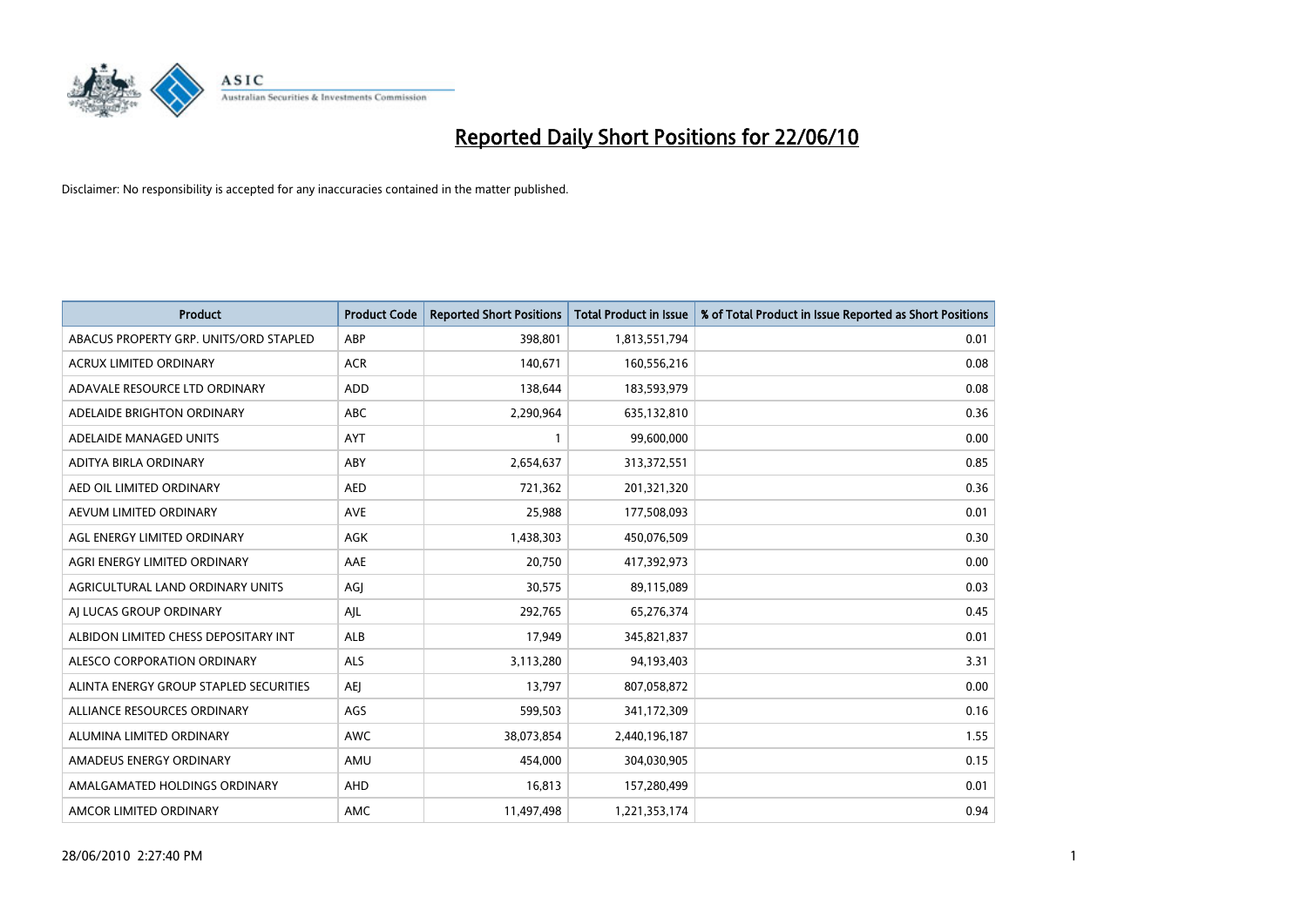

| <b>Product</b>                          | <b>Product Code</b> | <b>Reported Short Positions</b> | Total Product in Issue | % of Total Product in Issue Reported as Short Positions |
|-----------------------------------------|---------------------|---------------------------------|------------------------|---------------------------------------------------------|
| AMP LIMITED ORDINARY                    | AMP                 | 25,995,256                      | 2,071,925,423          | 1.23                                                    |
| ANDEAN RESOURCES LTD ORDINARY           | <b>AND</b>          | 48.669                          | 471,079,534            | 0.00                                                    |
| ANSELL LIMITED ORDINARY                 | <b>ANN</b>          | 1,966,925                       | 131,577,652            | 1.49                                                    |
| ANZ BANKING GRP LTD ORDINARY            | ANZ                 | 8,441,922                       | 2,533,722,912          | 0.31                                                    |
| APA GROUP STAPLED SECURITIES            | <b>APA</b>          | 3,755,617                       | 542,318,629            | 0.69                                                    |
| APEX MINERALS NL ORDINARY               | <b>AXM</b>          | 885,146                         | 3,317,819,909          | 0.03                                                    |
| APN EUROPEAN RETAIL UNITS STAPLED SEC.  | <b>AEZ</b>          | 11,832                          | 544,910,660            | 0.00                                                    |
| APN NEWS & MEDIA ORDINARY               | <b>APN</b>          | 12,862,026                      | 598,823,853            | 2.14                                                    |
| APOLLO GAS LIMITED ORDINARY             | <b>AZO</b>          | 71,180                          | 83,488,660             | 0.09                                                    |
| AOUARIUS PLATINUM. ORDINARY             | <b>AOP</b>          | 3,379,372                       | 463,070,936            | 0.71                                                    |
| AQUILA RESOURCES ORDINARY               | AQA                 | 1,133,660                       | 322,273,136            | 0.35                                                    |
| ARAFURA RESOURCE LTD ORDINARY           | ARU                 | 10,992                          | 290,640,342            | 0.00                                                    |
| ARDENT LEISURE GROUP STAPLED SECURITIES | AAD                 | 38.416                          | 309,109,468            | 0.02                                                    |
| ARISTOCRAT LEISURE ORDINARY             | <b>ALL</b>          | 18,239,018                      | 533,379,348            | 3.44                                                    |
| ARROW ENERGY ORDINARY                   | <b>AOE</b>          | 1,094,918                       | 732,570,533            | 0.15                                                    |
| ASCIANO GROUP STAPLED SECURITIES        | <b>AIO</b>          | 19,699,001                      | 2,926,103,883          | 0.65                                                    |
| ASG GROUP LIMITED ORDINARY              | <b>ASZ</b>          | 37,398                          | 146,511,197            | 0.03                                                    |
| ASPEN GROUP ORD/UNITS STAPLED           | <b>APZ</b>          | 326,293                         | 579,980,076            | 0.05                                                    |
| ASTRO JAP PROP GROUP STAPLED SECURITIES | AJA                 | 1,985,568                       | 508,212,161            | 0.39                                                    |
| <b>ASX LIMITED ORDINARY</b>             | <b>ASX</b>          | 2,247,192                       | 173,573,245            | 1.28                                                    |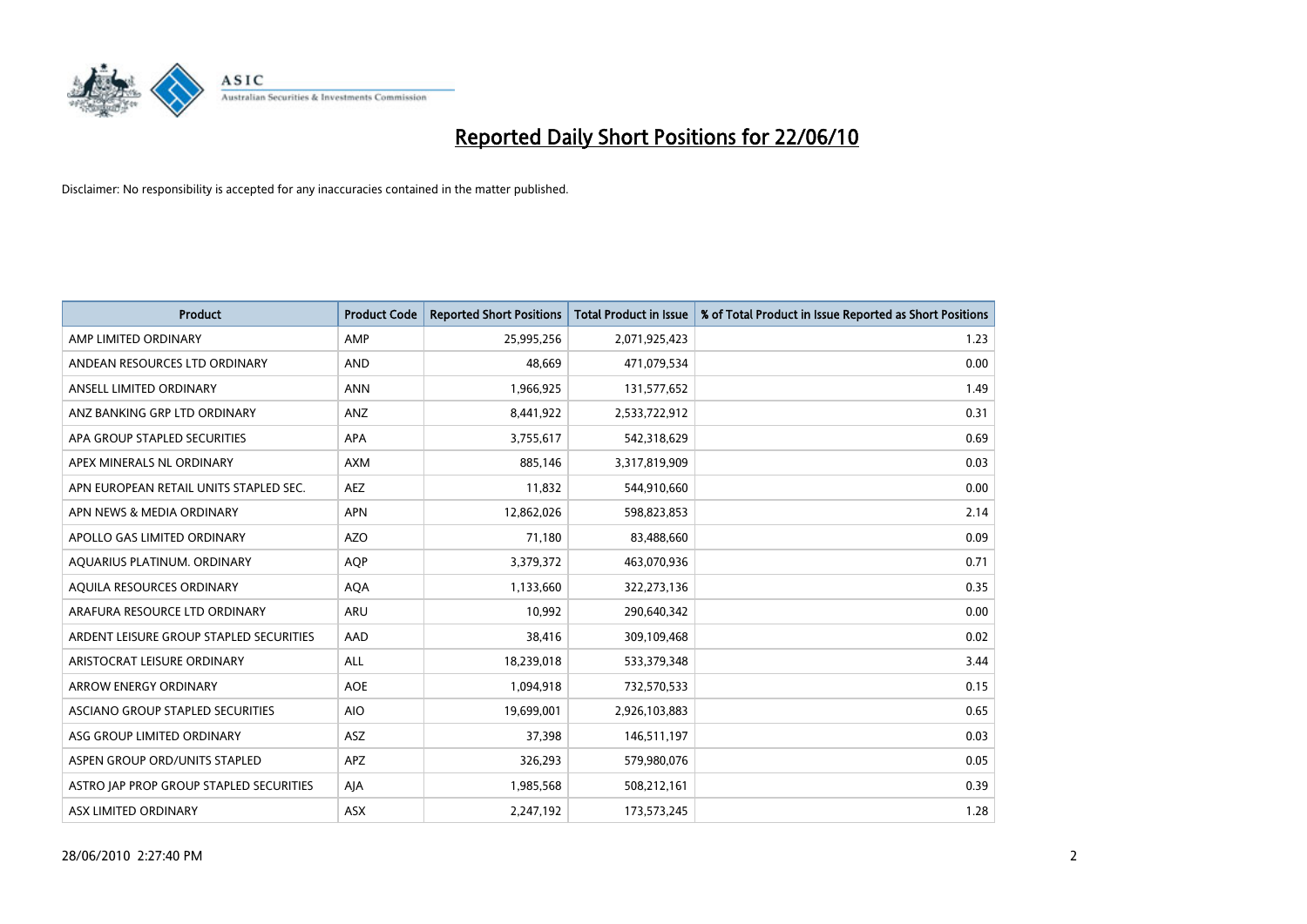

| <b>Product</b>                       | <b>Product Code</b> | <b>Reported Short Positions</b> | Total Product in Issue | % of Total Product in Issue Reported as Short Positions |
|--------------------------------------|---------------------|---------------------------------|------------------------|---------------------------------------------------------|
| ATLAS IRON LIMITED ORDINARY          | <b>AGO</b>          | 13,460,519                      | 473,648,816            | 2.81                                                    |
| AUCKLAND INTERNATION ORDINARY        | AIA                 | 54                              | 1,310,392,831          | 0.00                                                    |
| <b>AURORA OIL &amp; GAS ORDINARY</b> | <b>AUT</b>          | 10,000                          | 220,583,676            | 0.00                                                    |
| AUROX RESOURCES ORDINARY             | <b>AXO</b>          | 3                               | 196,044,413            | 0.00                                                    |
| AUSDRILL LIMITED ORDINARY            | <b>ASL</b>          | 181,239                         | 254,290,140            | 0.06                                                    |
| AUSENCO LIMITED ORDINARY             | AAX                 | 2,184,898                       | 122,427,576            | 1.78                                                    |
| AUSTAL LIMITED ORDINARY              | ASB                 | 153,216                         | 188,069,638            | 0.08                                                    |
| AUSTAR UNITED ORDINARY               | <b>AUN</b>          | 12,166,709                      | 1,260,030,198          | 0.96                                                    |
| AUSTBROKERS HOLDINGS ORDINARY        | <b>AUB</b>          | 22,491                          | 52,653,687             | 0.05                                                    |
| AUSTIN ENGINEERING ORDINARY          | ANG                 | 17,916                          | 69,314,403             | 0.03                                                    |
| AUSTRALAND PROPERTY STAPLED SECURITY | <b>ALZ</b>          | 300,700                         | 576,837,197            | 0.05                                                    |
| AUSTRALIAN AGRICULT, ORDINARY        | AAC                 | 5,046,772                       | 264,264,459            | 1.91                                                    |
| AUSTRALIAN EDUCATION UNITS           | <b>AEU</b>          | 625,000                         | 134,973,383            | 0.46                                                    |
| AUSTRALIAN INFRASTR. UNITS/ORDINARY  | <b>AIX</b>          | 611,328                         | 620,733,944            | 0.09                                                    |
| AUSTRALIAN MINES LTD ORDINARY        | <b>AUZ</b>          | 1,400,000                       | 6,981,662,168          | 0.02                                                    |
| AUSTRALIAN PHARM. ORDINARY           | API                 | 418,050                         | 488,115,883            | 0.08                                                    |
| AUTOMOTIVE HOLDINGS ORDINARY         | AHE                 | 123,919                         | 225,731,300            | 0.05                                                    |
| AVEXA LIMITED ORDINARY               | <b>AVX</b>          | 243,657                         | 847,688,779            | 0.03                                                    |
| AVOCA RESOURCES ORDINARY             | <b>AVO</b>          | 9,716,607                       | 289,577,135            | 3.34                                                    |
| AWB LIMITED ORDINARY                 | AWB                 | 8,580,579                       | 817,304,356            | 1.05                                                    |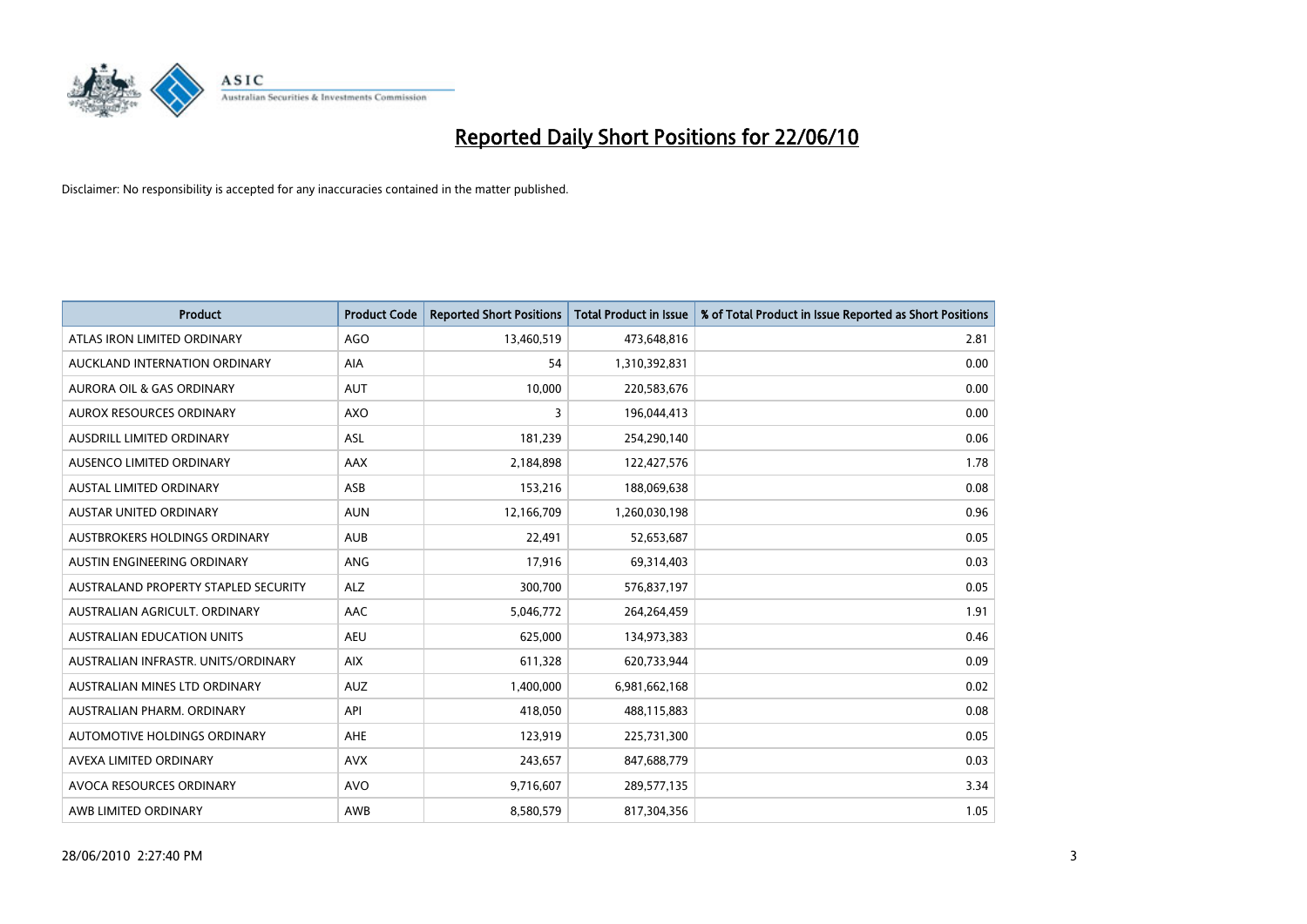

| <b>Product</b>                       | <b>Product Code</b> | <b>Reported Short Positions</b> | <b>Total Product in Issue</b> | % of Total Product in Issue Reported as Short Positions |
|--------------------------------------|---------------------|---------------------------------|-------------------------------|---------------------------------------------------------|
| AWE LIMITED ORDINARY                 | <b>AWE</b>          | 628,943                         | 521,871,941                   | 0.12                                                    |
| AXA ASIA PACIFIC ORDINARY            | <b>AXA</b>          | 286,415                         | 2,067,095,545                 | 0.01                                                    |
| BANK OF QUEENSLAND. ORDINARY         | <b>BOO</b>          | 568,015                         | 215,681,127                   | 0.25                                                    |
| <b>BANNERMAN RESOURCES ORDINARY</b>  | <b>BMN</b>          | 308,311                         | 201,710,934                   | 0.15                                                    |
| <b>BASS STRAIT OIL CO ORDINARY</b>   | <b>BAS</b>          | 1,482                           | 291,030,250                   | 0.00                                                    |
| <b>BATAVIA MINING ORDINARY</b>       | <b>BTV</b>          | 2,500                           | 133,031,645                   | 0.00                                                    |
| <b>BAUXITE RESOURCE LTD ORDINARY</b> | <b>BAU</b>          | 44.797                          | 234,379,896                   | 0.02                                                    |
| BEACH ENERGY LIMITED ORDINARY        | <b>BPT</b>          | 1,102,290                       | 1,092,161,437                 | 0.12                                                    |
| BENDIGO AND ADELAIDE ORDINARY        | <b>BEN</b>          | 2,112,034                       | 354,445,200                   | 0.60                                                    |
| BENDIGO MINING LTD ORDINARY          | <b>BDG</b>          | 111,751                         | 507,878,735                   | 0.02                                                    |
| BERKELEY RESOURCES ORDINARY          | <b>BKY</b>          | 6,567                           | 135,590,319                   | 0.00                                                    |
| <b>BHP BILLITON LIMITED ORDINARY</b> | <b>BHP</b>          | 39,804,370                      | 3,356,081,497                 | 1.15                                                    |
| <b>BILLABONG ORDINARY</b>            | <b>BBG</b>          | 4,727,160                       | 253,122,552                   | 1.89                                                    |
| <b>BIOTA HOLDINGS ORDINARY</b>       | <b>BTA</b>          | 1,740,470                       | 179,209,987                   | 0.98                                                    |
| <b>BISALLOY STEEL ORDINARY</b>       | <b>BIS</b>          | 84,480                          | 216,455,965                   | 0.04                                                    |
| BKI INVESTMENT LTD ORDINARY          | BKI                 | 508                             | 418,566,158                   | 0.00                                                    |
| <b>BLACKTHORN RESOURCES ORDINARY</b> | <b>BTR</b>          | 35,848                          | 106,885,300                   | 0.03                                                    |
| BLUESCOPE STEEL LTD ORDINARY         | <b>BSL</b>          | 9,293,785                       | 1,823,322,017                 | 0.50                                                    |
| <b>BOART LONGYEAR ORDINARY</b>       | <b>BLY</b>          | 3,560,472                       | 461,163,412                   | 0.77                                                    |
| <b>BOOM LOGISTICS ORDINARY</b>       | <b>BOL</b>          | 800.777                         | 460,795,156                   | 0.17                                                    |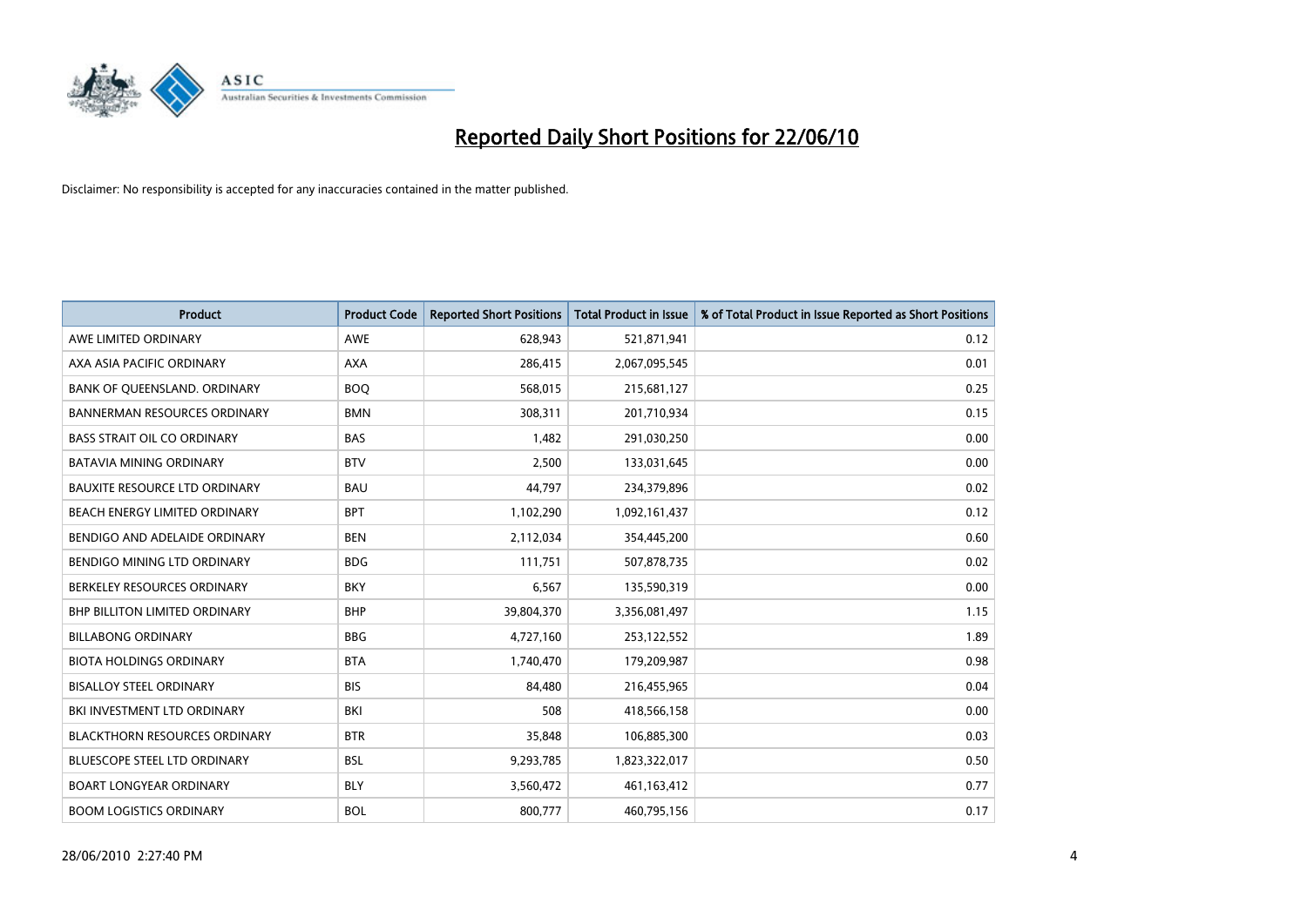

| <b>Product</b>                           | <b>Product Code</b> | <b>Reported Short Positions</b> | <b>Total Product in Issue</b> | % of Total Product in Issue Reported as Short Positions |
|------------------------------------------|---------------------|---------------------------------|-------------------------------|---------------------------------------------------------|
| <b>BORAL LIMITED, ORDINARY</b>           | <b>BLD</b>          | 23,826,364                      | 598,952,998                   | 3.96                                                    |
| BOTSWANA METALS LTD ORDINARY             | <b>BML</b>          | 7,000                           | 106,087,760                   | 0.01                                                    |
| <b>BOW ENERGY LIMITED ORDINARY</b>       | <b>BOW</b>          | 3,731,689                       | 280,607,187                   | 1.33                                                    |
| <b>BRADKEN LIMITED ORDINARY</b>          | <b>BKN</b>          | 741,056                         | 137,611,361                   | 0.54                                                    |
| <b>BRAMBLES LIMITED ORDINARY</b>         | <b>BXB</b>          | 5,356,099                       | 1,422,157,914                 | 0.37                                                    |
| <b>BRAVURA SOLUTIONS ORDINARY</b>        | <b>BVA</b>          | 1,252,779                       | 648,127,461                   | 0.19                                                    |
| BREVILLE GROUP LTD ORDINARY              | <b>BRG</b>          | 2,740                           | 129,515,322                   | 0.00                                                    |
| BRICKWORKS LIMITED ORDINARY              | <b>BKW</b>          | 9,300                           | 147,235,904                   | 0.01                                                    |
| <b>BROCKMAN RESOURCES ORDINARY</b>       | <b>BRM</b>          | 201,006                         | 139,738,151                   | 0.13                                                    |
| BT INVESTMENT MNGMNT ORDINARY            | <b>BTT</b>          | 660,566                         | 160,000,000                   | 0.42                                                    |
| <b>BUNNINGS WAREHOUSE ORDINARY UNITS</b> | <b>BWP</b>          | 525,287                         | 420,711,773                   | 0.12                                                    |
| <b>BURU ENERGY ORDINARY</b>              | <b>BRU</b>          | 171,612                         | 182,769,813                   | 0.09                                                    |
| CABCHARGE AUSTRALIA ORDINARY             | CAB                 | 1,665,843                       | 120,437,014                   | 1.39                                                    |
| CALTEX AUSTRALIA ORDINARY                | <b>CTX</b>          | 5,090,712                       | 270,000,000                   | 1.89                                                    |
| <b>CAMPBELL BROTHERS ORDINARY</b>        | CPB                 | 262,744                         | 62,959,971                    | 0.44                                                    |
| CAPE LAMBERT RES LTD ORDINARY            | <b>CFE</b>          | 322,818                         | 593,166,467                   | 0.05                                                    |
| <b>CARBON ENERGY ORDINARY</b>            | <b>CNX</b>          | 766,332                         | 609,497,650                   | 0.12                                                    |
| CARDNO LIMITED ORDINARY                  | CDD                 | 33,549                          | 90,510,461                    | 0.03                                                    |
| CARNARVON PETROLEUM ORDINARY             | <b>CVN</b>          | 479,444                         | 686,759,634                   | 0.07                                                    |
| CARNEGIE WAVE ENERGY ORDINARY            | <b>CWE</b>          | 83,000                          | 565,237,627                   | 0.01                                                    |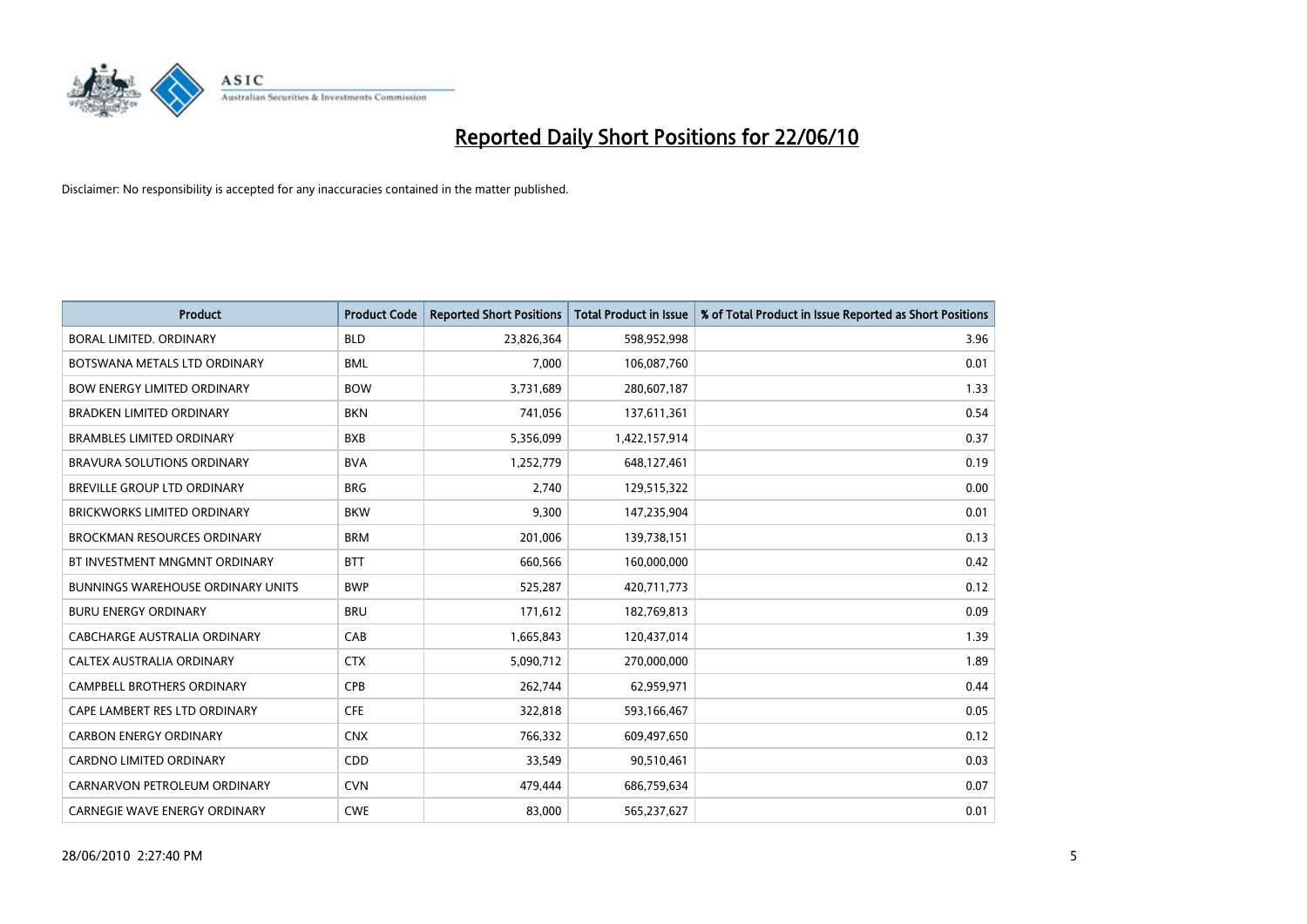

| <b>Product</b>                                | <b>Product Code</b> | <b>Reported Short Positions</b> | Total Product in Issue | % of Total Product in Issue Reported as Short Positions |
|-----------------------------------------------|---------------------|---------------------------------|------------------------|---------------------------------------------------------|
| CARPATHIAN RESOURCES ORDINARY                 | <b>CPN</b>          | 75,000                          | 265,533,501            | 0.03                                                    |
| CARPENTARIA EXP. LTD ORDINARY                 | CAP                 | 9,777                           | 70,962,488             | 0.01                                                    |
| CARSALES.COM LTD ORDINARY                     | <b>CRZ</b>          | 979,274                         | 232,490,800            | 0.41                                                    |
| CASH CONVERTERS ORD/DIV ACCESS                | CCV                 | 84,629                          | 379,761,025            | 0.02                                                    |
| <b>CASPIAN OIL &amp; GAS ORDINARY</b>         | <b>CIG</b>          | 50,000                          | 1,331,500,513          | 0.00                                                    |
| CATALPA RESOURCES ORDINARY                    | CAH                 | 6,970                           | 161,375,074            | 0.00                                                    |
| CAULDRON ENERGY LTD ORDINARY                  | <b>CXU</b>          | 15,876                          | 88,724,083             | 0.02                                                    |
| <b>CEC GROUP LIMITED ORDINARY</b>             | <b>CEG</b>          | 1,750                           | 79,662,662             | 0.00                                                    |
| <b>CELLNET GROUP ORDINARY</b>                 | <b>CLT</b>          | 1,342                           | 73,689,793             | 0.00                                                    |
| <b>CENTENNIAL COAL ORDINARY</b>               | <b>CEY</b>          | 10,457,115                      | 394,889,237            | 2.68                                                    |
| CENTRAL PETROLEUM ORDINARY                    | <b>CTP</b>          | 11,455                          | 907,289,333            | 0.00                                                    |
| <b>CENTRO PROPERTIES UNITS/ORD STAPLED</b>    | <b>CNP</b>          | 382,572                         | 972,414,514            | 0.04                                                    |
| <b>CENTRO RETAIL GROUP STAPLED SECURITIES</b> | <b>CER</b>          | 2,616,509                       | 2,286,399,424          | 0.11                                                    |
| <b>CERAMIC FUEL CELLS ORDINARY</b>            | <b>CFU</b>          | 79,718                          | 1,029,873,280          | 0.01                                                    |
| <b>CFS RETAIL PROPERTY UNITS</b>              | <b>CFX</b>          | 44,810,514                      | 2,510,727,671          | 1.80                                                    |
| CGA MINING LIMITED ORDINARY                   | CGX                 | 206,900                         | 331,294,976            | 0.06                                                    |
| CHALLENGER DIV.PRO. STAPLED UNITS             | <b>CDI</b>          | 1,045,022                       | 913,426,007            | 0.10                                                    |
| CHALLENGER F.S.G.LTD ORDINARY                 | <b>CGF</b>          | 10,988,750                      | 505,985,052            | 2.16                                                    |
| <b>CHALLENGER INFRAST, STAPLED UNITS</b>      | <b>CIF</b>          | 442.495                         | 318,966,280            | 0.14                                                    |
| CHANDLER MACLEOD LTD ORDINARY                 | <b>CMG</b>          | 11,970                          | 421,812,960            | 0.00                                                    |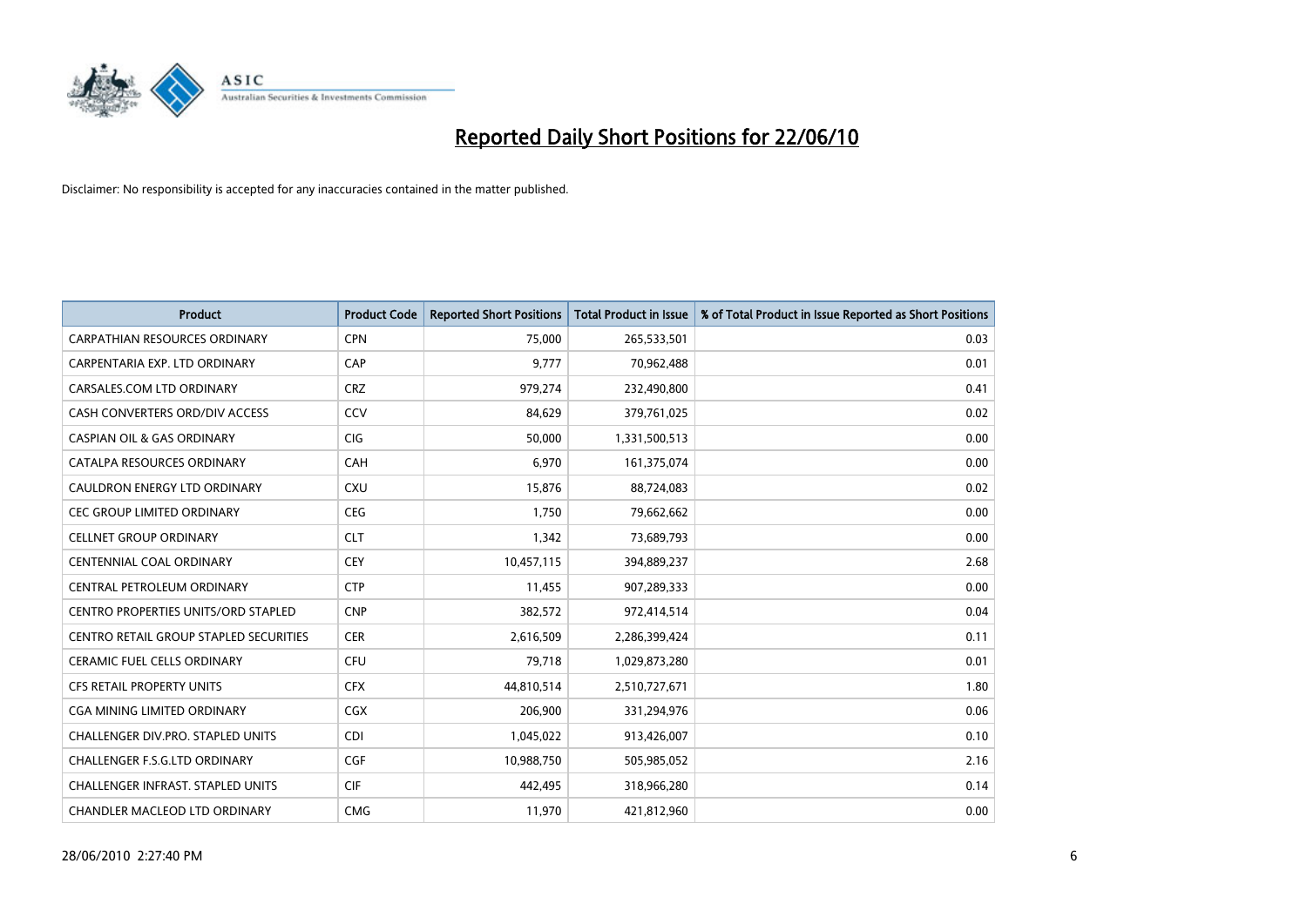

| <b>Product</b>                          | <b>Product Code</b> | <b>Reported Short Positions</b> | <b>Total Product in Issue</b> | % of Total Product in Issue Reported as Short Positions |
|-----------------------------------------|---------------------|---------------------------------|-------------------------------|---------------------------------------------------------|
| CHARTER HALL GROUP STAPLED US PROHIBIT. | CHC                 | 440,071                         | 1,212,723,832                 | 0.03                                                    |
| <b>CHARTER HALL OFFICE UNIT</b>         | COO                 | 293,826                         | 4,872,354,215                 | 0.00                                                    |
| <b>CHARTER HALL RETAIL UNITS</b>        | <b>COR</b>          | 2,039,537                       | 1,505,216,260                 | 0.13                                                    |
| CHEMGENEX PHARMACEUT ORDINARY           | <b>CXS</b>          | 2,225                           | 283,348,870                   | 0.00                                                    |
| <b>CITADEL RESOURCE GRP ORDINARY</b>    | CGG                 | 2,643,150                       | 1,463,244,574                 | 0.18                                                    |
| CITIGOLD CORP LTD ORDINARY              | <b>CTO</b>          | 2,098,686                       | 908,565,634                   | 0.23                                                    |
| CLEARVIEW WEALTH LTD ORDINARY           | <b>CVW</b>          | 177,249                         | 416,562,192                   | 0.04                                                    |
| CLINUVEL PHARMACEUT. ORDINARY           | <b>CUV</b>          | 41,277                          | 303,188,665                   | 0.01                                                    |
| <b>CLOUGH LIMITED ORDINARY</b>          | <b>CLO</b>          | 790,149                         | 768,456,269                   | 0.10                                                    |
| <b>COAL &amp; ALLIED ORDINARY</b>       | <b>CNA</b>          | 5,346                           | 86,584,735                    | 0.00                                                    |
| COAL OF AFRICA LTD ORDINARY             | <b>CZA</b>          | 1,205,596                       | 480,514,663                   | 0.25                                                    |
| <b>COALSPUR MINES LTD ORDINARY</b>      | <b>CPL</b>          | 96,938                          | 361,733,962                   | 0.03                                                    |
| COCA-COLA AMATIL ORDINARY               | <b>CCL</b>          | 4,560,086                       | 754,436,569                   | 0.57                                                    |
| <b>COCHLEAR LIMITED ORDINARY</b>        | COH                 | 2,710,848                       | 56,543,401                    | 4.78                                                    |
| <b>COEUR D'ALENE MINES. CDI 1:1</b>     | <b>CXC</b>          | 3,210                           | 4,434,254                     | 0.07                                                    |
| <b>COFFEY INTERNATIONAL ORDINARY</b>    | <b>COF</b>          | 94.303                          | 129,035,760                   | 0.07                                                    |
| COMMONWEALTH BANK, ORDINARY             | <b>CBA</b>          | 12,625,703                      | 1,548,737,374                 | 0.77                                                    |
| COMMONWEALTH PROP ORDINARY UNITS        | <b>CPA</b>          | 25,809,572                      | 2,012,803,230                 | 1.28                                                    |
| <b>COMPASS RESOURCES ORDINARY</b>       | <b>CMR</b>          | 101,480                         | 147,402,920                   | 0.07                                                    |
| COMPUTERSHARE LTD ORDINARY              | <b>CPU</b>          | 2,295,429                       | 555,664,059                   | 0.39                                                    |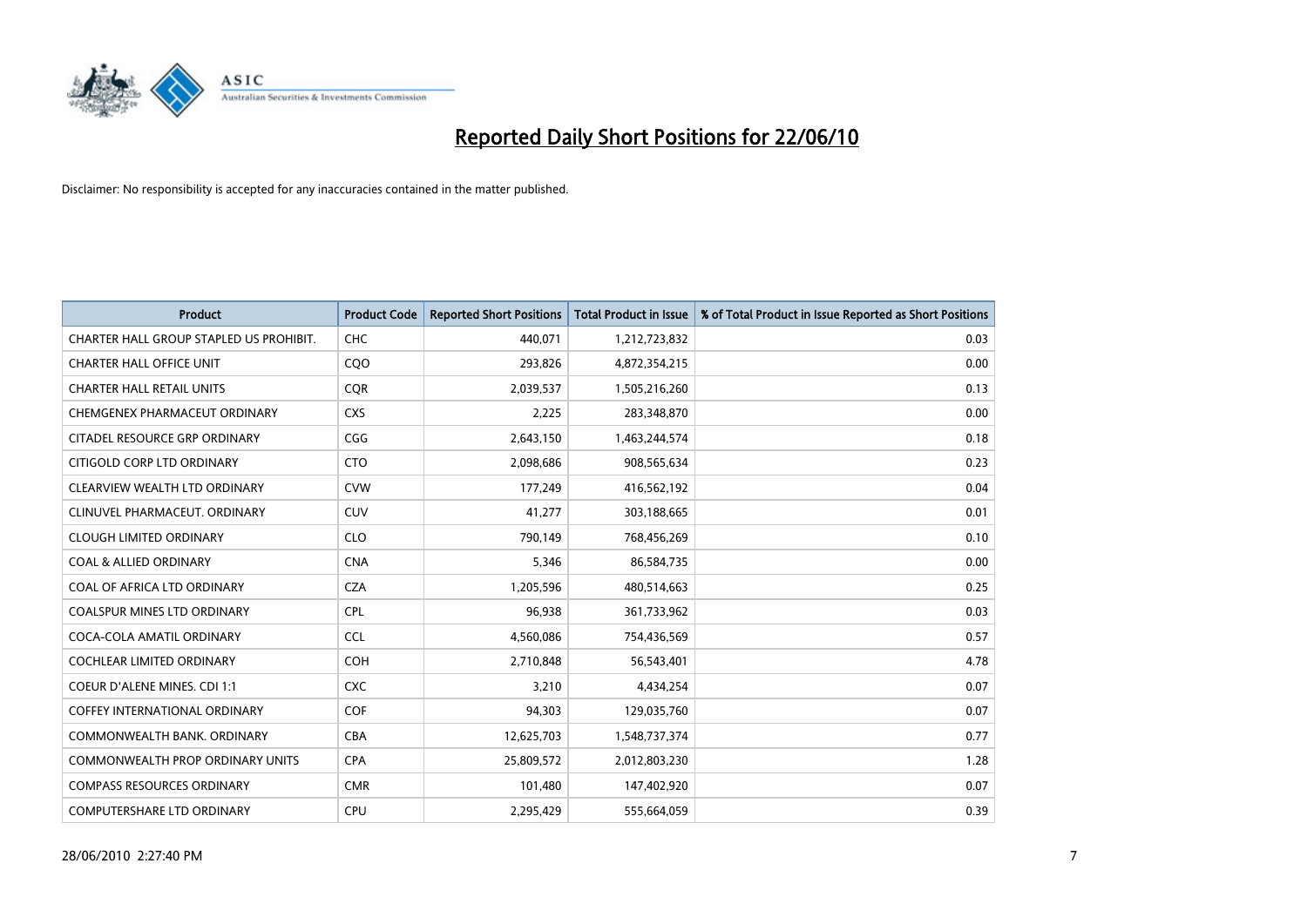

| <b>Product</b>                           | <b>Product Code</b> | <b>Reported Short Positions</b> | Total Product in Issue | % of Total Product in Issue Reported as Short Positions |
|------------------------------------------|---------------------|---------------------------------|------------------------|---------------------------------------------------------|
| <b>CONNECTEAST GROUP STAPLED</b>         | <b>CEU</b>          | 18,910,140                      | 3,940,145,951          | 0.49                                                    |
| CONQUEST MINING ORDINARY                 | COT                 | 521,563                         | 353,151,103            | 0.14                                                    |
| CONSOLIDATED MEDIA, ORDINARY             | <b>CMI</b>          | 4,574,597                       | 620,709,233            | 0.72                                                    |
| CONTANGO MICROCAP ORDINARY               | <b>CTN</b>          | 7,500                           | 150,088,688            | 0.00                                                    |
| <b>COOPER ENERGY LTD ORDINARY</b>        | <b>COE</b>          | 14,860                          | 292,576,001            | 0.01                                                    |
| <b>COPPER STRIKE LTD ORDINARY</b>        | <b>CSE</b>          | 714                             | 116,455,571            | 0.00                                                    |
| <b>CORPORATE EXPRESS ORDINARY</b>        | <b>CXP</b>          | 561,480                         | 169,365,966            | 0.32                                                    |
| COUNT FINANCIAL ORDINARY                 | COU                 | 1,822,837                       | 258,251,285            | 0.70                                                    |
| <b>CRANE GROUP LIMITED ORDINARY</b>      | <b>CRG</b>          | 2,870,685                       | 78,286,427             | 3.64                                                    |
| <b>CROMWELL GROUP STAPLED SECURITIES</b> | <b>CMW</b>          | 387,981                         | 807,834,934            | 0.04                                                    |
| <b>CROWN LIMITED ORDINARY</b>            | <b>CWN</b>          | 6,085,487                       | 753,555,290            | 0.83                                                    |
| <b>CSG LIMITED ORDINARY</b>              | CSV                 | 135,357                         | 242,060,195            | 0.05                                                    |
| <b>CSL LIMITED ORDINARY</b>              | <b>CSL</b>          | 17,749,018                      | 549,688,808            | 3.21                                                    |
| <b>CSR LIMITED ORDINARY</b>              | <b>CSR</b>          | 16,650,390                      | 1,514,920,814          | 1.08                                                    |
| <b>CUDECO LIMITED ORDINARY</b>           | CDU                 | 954,065                         | 137,285,632            | 0.70                                                    |
| <b>CUSTOMERS LIMITED ORDINARY</b>        | CUS                 | 166,430                         | 135,521,531            | 0.13                                                    |
| DAVID JONES LIMITED ORDINARY             | <b>DJS</b>          | 11,796,868                      | 510,945,759            | 2.29                                                    |
| DECMIL GROUP LIMITED ORDINARY            | <b>DCG</b>          | 17,397                          | 123,554,568            | 0.01                                                    |
| DEEP YELLOW LIMITED ORDINARY             | <b>DYL</b>          | 39,133                          | 1,125,814,458          | 0.00                                                    |
| DEVINE LIMITED ORDINARY                  | <b>DVN</b>          | 1,000                           | 634,918,223            | 0.00                                                    |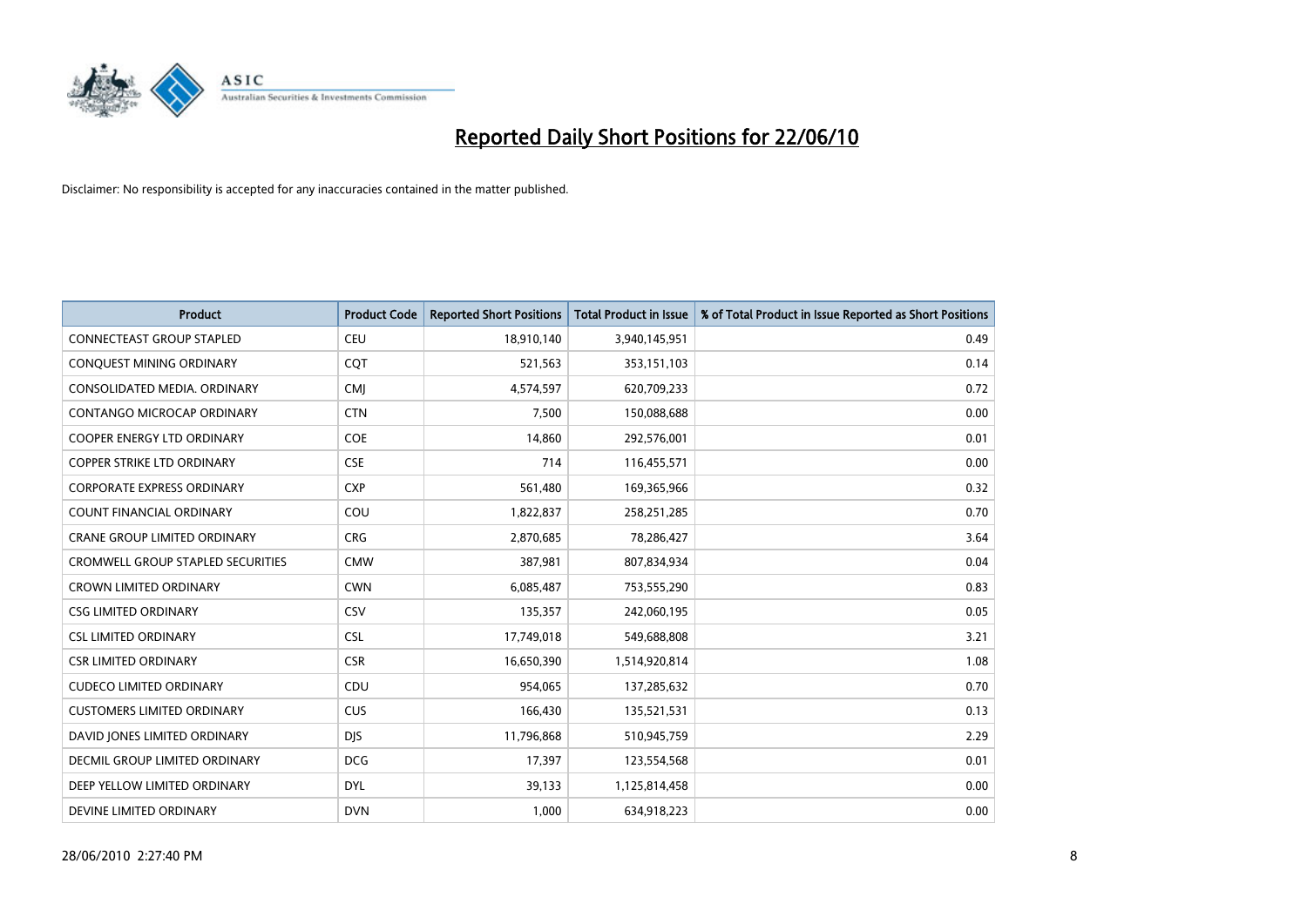

| <b>Product</b>                            | <b>Product Code</b> | <b>Reported Short Positions</b> | <b>Total Product in Issue</b> | % of Total Product in Issue Reported as Short Positions |
|-------------------------------------------|---------------------|---------------------------------|-------------------------------|---------------------------------------------------------|
| DEXUS PROPERTY GROUP STAPLED UNITS        | <b>DXS</b>          | 8,619,167                       | 4,820,821,799                 | 0.17                                                    |
| DOMINION MINING ORDINARY                  | <b>DOM</b>          | 562,362                         | 103,327,059                   | 0.54                                                    |
| DOWNER EDI LIMITED ORDINARY               | <b>DOW</b>          | 257,725                         | 336,582,351                   | 0.07                                                    |
| DUET GROUP STAPLED US PROHIBIT.           | <b>DUE</b>          | 3,130,554                       | 870,559,400                   | 0.35                                                    |
| DYESOL LIMITED ORDINARY                   | <b>DYE</b>          | 490,535                         | 130,875,632                   | 0.37                                                    |
| <b>EASTERN STAR GAS ORDINARY</b>          | ESG                 | 8,410,592                       | 872,224,422                   | 0.96                                                    |
| ELDERS LIMITED ORDINARY                   | <b>ELD</b>          | 11,989,706                      | 448,598,480                   | 2.67                                                    |
| ELDORADO GOLD CORP CDI 1:1                | EAU                 | 21,923                          | 28,950,668                    | 0.08                                                    |
| ELIXIR PETROLEUM LTD ORDINARY             | <b>EXR</b>          | 324.400                         | 188,988,472                   | 0.17                                                    |
| <b>EMECO HOLDINGS ORDINARY</b>            | EHL                 | 2,707,253                       | 631,237,586                   | 0.43                                                    |
| ENERGY RESOURCES ORDINARY 'A'             | <b>ERA</b>          | 244,778                         | 190,737,934                   | 0.13                                                    |
| <b>ENERGY WORLD CORPOR, ORDINARY</b>      | <b>EWC</b>          | 8,408,782                       | 1,561,166,672                 | 0.54                                                    |
| ENTEK ENERGY LTD ORDINARY                 | <b>ETE</b>          | 489,903                         | 225,192,535                   | 0.22                                                    |
| <b>ENVESTRA LIMITED ORDINARY</b>          | <b>ENV</b>          | 874,661                         | 1,386,827,962                 | 0.05                                                    |
| EQUINOX MINERALS LTD CHESS DEPOSITARY INT | EON                 | 8,552,360                       | 707,636,545                   | 1.18                                                    |
| ETFS METALS. ETFS GOLD                    | GOLD                | 2,000                           | 4,683,391                     | 0.04                                                    |
| EVEREST FINANCIAL ORDINARY                | EFG                 | 4,300                           | 251,442,316                   | 0.00                                                    |
| EXTRACT RESOURCES ORDINARY                | <b>EXT</b>          | 1,832,299                       | 243,117,636                   | 0.76                                                    |
| FAIRFAX MEDIA LTD ORDINARY                | <b>FXI</b>          | 283,697,502                     | 2,351,955,725                 | 12.08                                                   |
| FANTASTIC HOLDINGS ORDINARY               | <b>FAN</b>          | 42,826                          | 102,669,351                   | 0.04                                                    |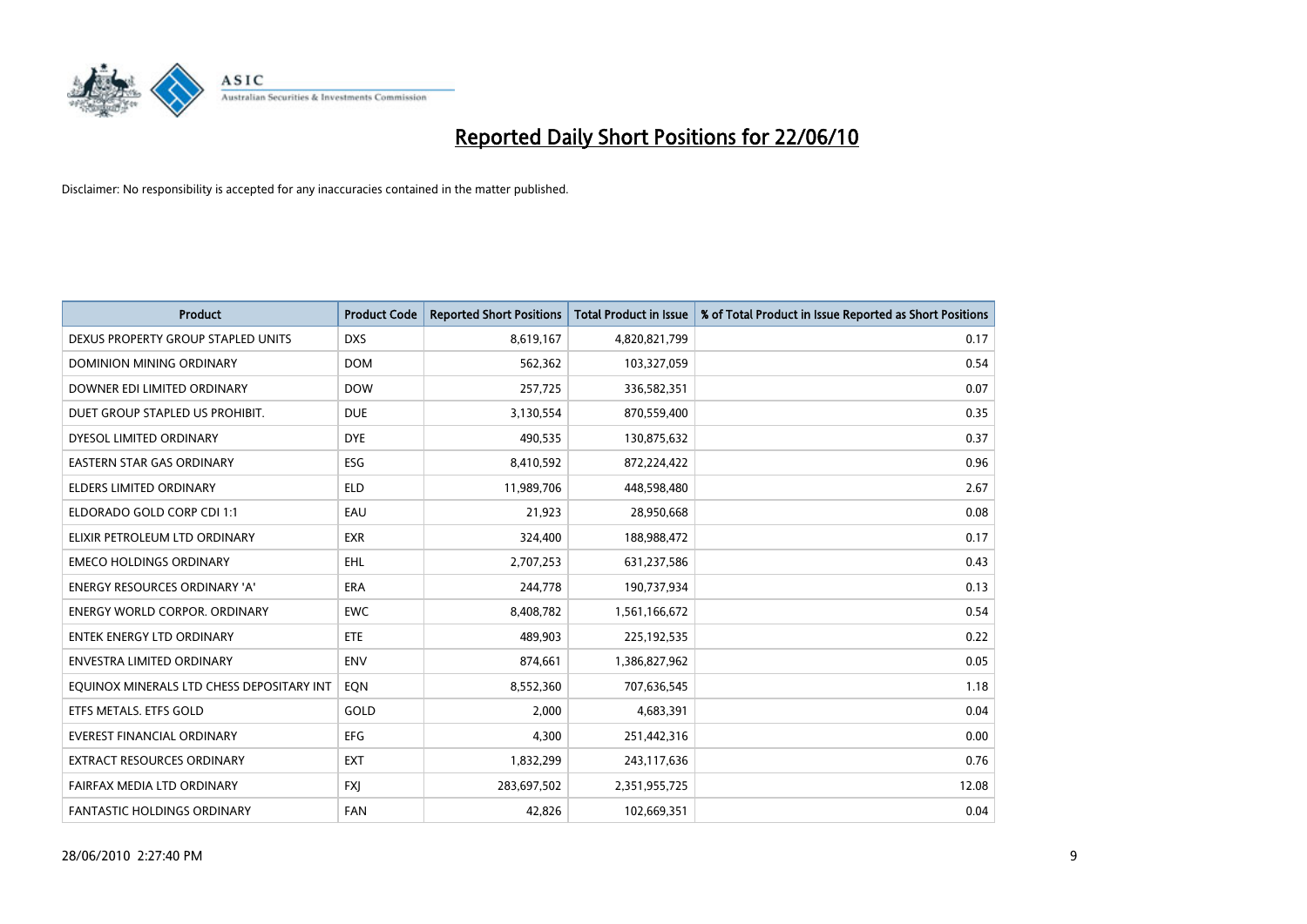

| <b>Product</b>                               | <b>Product Code</b> | <b>Reported Short Positions</b> | <b>Total Product in Issue</b> | % of Total Product in Issue Reported as Short Positions |
|----------------------------------------------|---------------------|---------------------------------|-------------------------------|---------------------------------------------------------|
| <b>FERRAUS LIMITED ORDINARY</b>              | <b>FRS</b>          | 370                             | 177,647,198                   | 0.00                                                    |
| FIG TREE DEVELOPMNTS ORDINARY                | <b>FTD</b>          | 8,088                           | 100,421,069                   | 0.01                                                    |
| FISHER & PAYKEL APP. ORDINARY                | <b>FPA</b>          | 9,096,080                       | 724,235,162                   | 1.25                                                    |
| FISHER & PAYKEL H. ORDINARY                  | <b>FPH</b>          | 1,223,097                       | 512,327,327                   | 0.24                                                    |
| <b>FKP PROPERTY GROUP STAPLED SECURITIES</b> | <b>FKP</b>          | 5,307,782                       | 1,166,032,778                 | 0.46                                                    |
| FLEETWOOD CORP ORDINARY                      | <b>FWD</b>          | 130,229                         | 53,967,182                    | 0.25                                                    |
| FLETCHER BUILDING ORDINARY                   | <b>FBU</b>          | 330,248                         | 606,946,993                   | 0.05                                                    |
| FLEXIGROUP LIMITED ORDINARY                  | <b>FXL</b>          | 192,756                         | 270,818,164                   | 0.07                                                    |
| <b>FLIGHT CENTRE ORDINARY</b>                | <b>FLT</b>          | 2,420,516                       | 99,771,838                    | 2.42                                                    |
| FLINDERS MINES LTD ORDINARY                  | <b>FMS</b>          | 20,752,618                      | 1,819,849,571                 | 1.15                                                    |
| FORTE ENERGY NL ORDINARY                     | <b>FTE</b>          | 2,658,986                       | 580,658,031                   | 0.46                                                    |
| FORTESCUE METALS GRP ORDINARY                | <b>FMG</b>          | 14,849,202                      | 3,106,998,120                 | 0.46                                                    |
| <b>FOSTER'S GROUP ORDINARY</b>               | FGL                 | 10,752,196                      | 1,930,432,682                 | 0.53                                                    |
| FUNTASTIC LIMITED ORDINARY                   | <b>FUN</b>          | 322,528                         | 340,997,682                   | 0.09                                                    |
| <b>G.U.D. HOLDINGS ORDINARY</b>              | <b>GUD</b>          | 388,816                         | 61,065,933                    | 0.63                                                    |
| <b>GALAXY RESOURCES ORDINARY</b>             | <b>GXY</b>          | 124,825                         | 190,553,358                   | 0.06                                                    |
| <b>GEODYNAMICS LIMITED ORDINARY</b>          | GDY                 | 495,680                         | 292,840,219                   | 0.17                                                    |
| <b>GINDALBIE METALS LTD ORDINARY</b>         | <b>GBG</b>          | 11,269,030                      | 707,757,674                   | 1.57                                                    |
| <b>GIRALIA RESOURCES NL ORDINARY</b>         | <b>GIR</b>          | 535,460                         | 178,310,170                   | 0.29                                                    |
| <b>GLOBAL IRON LIMITED ORDINARY</b>          | <b>GFE</b>          | 45,932                          | 18,125,002                    | 0.25                                                    |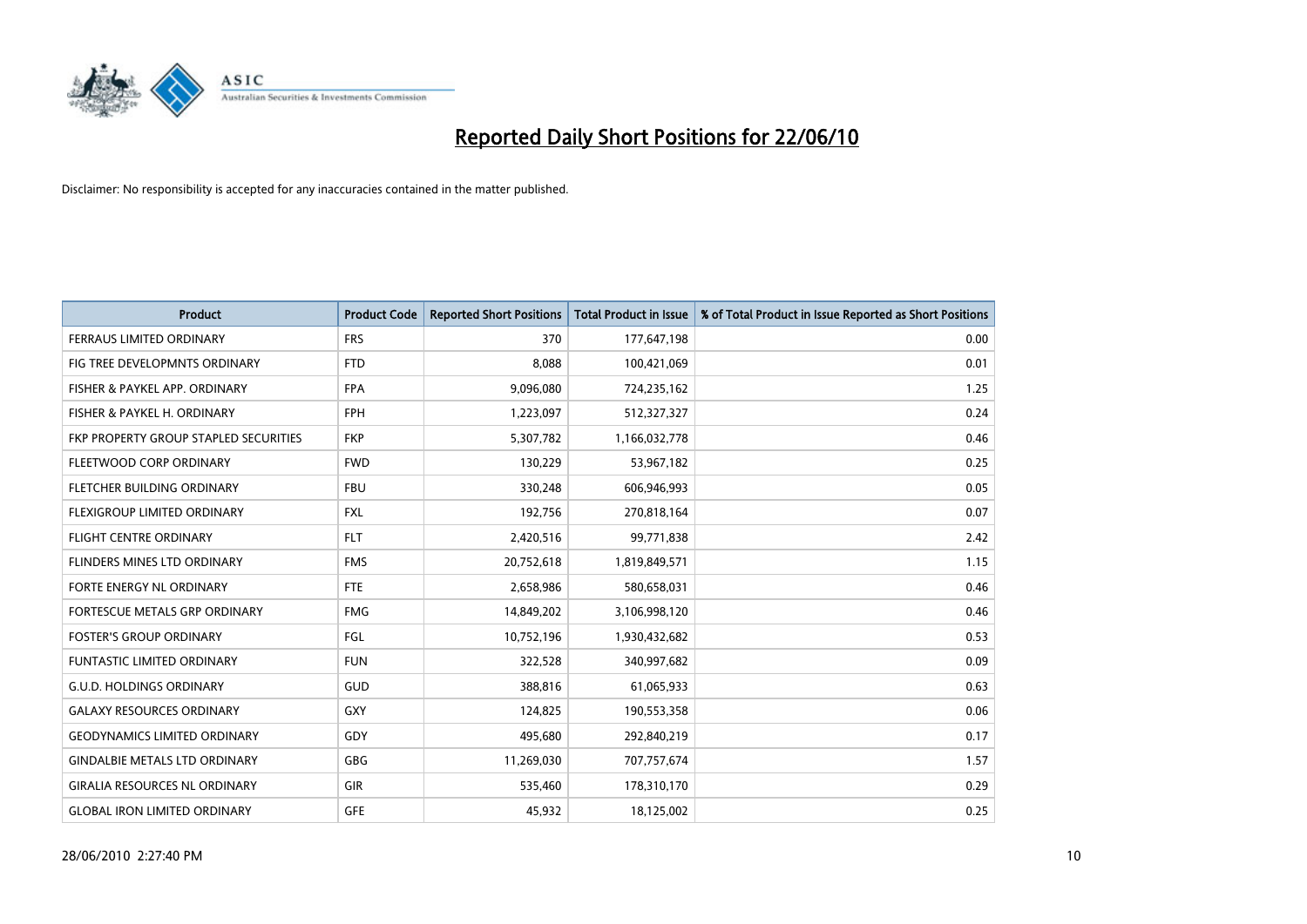

| <b>Product</b>                            | <b>Product Code</b> | <b>Reported Short Positions</b> | <b>Total Product in Issue</b> | % of Total Product in Issue Reported as Short Positions |
|-------------------------------------------|---------------------|---------------------------------|-------------------------------|---------------------------------------------------------|
| <b>GLOBAL MINING ORDINARY</b>             | <b>GMI</b>          | 8.951                           | 199,725,607                   | 0.00                                                    |
| <b>GLOUCESTER COAL ORDINARY</b>           | GCL                 | 279,845                         | 81,962,133                    | 0.35                                                    |
| <b>GME RESOURCES LTD ORDINARY</b>         | <b>GME</b>          | 800                             | 302,352,750                   | 0.00                                                    |
| <b>GOLDEN GATE PETROL ORDINARY</b>        | GGP                 | 11,538                          | 975,826,623                   | 0.00                                                    |
| <b>GOLDEN WEST RESOURCE ORDINARY</b>      | <b>GWR</b>          | 1,617                           | 143, 135, 763                 | 0.00                                                    |
| <b>GOODMAN FIELDER, ORDINARY</b>          | <b>GFF</b>          | 2,070,081                       | 1,380,386,438                 | 0.16                                                    |
| <b>GOODMAN GROUP STAPLED US PROHIBIT.</b> | <b>GMG</b>          | 9,435,357                       | 6,369,751,394                 | 0.15                                                    |
| <b>GPT GROUP STAPLED SEC.</b>             | <b>GPT</b>          | 11,905,107                      | 1,855,529,431                 | 0.63                                                    |
| <b>GRAINCORP LIMITED A CLASS ORDINARY</b> | <b>GNC</b>          | 4,600,061                       | 198,318,900                   | 2.32                                                    |
| <b>GRANGE RESOURCES, ORDINARY</b>         | GRR                 | 1,485,564                       | 1,151,778,896                 | 0.13                                                    |
| <b>GREAT SOUTHERN LTD ORDINARY</b>        | <b>GTP</b>          | 5,966,377                       | 643,234,118                   | 0.92                                                    |
| <b>GREENLAND MIN EN LTD ORDINARY</b>      | GGG                 | 42,900                          | 232,258,247                   | 0.02                                                    |
| GUINNESS PEAT GROUP. CHESS DEPOSITARY INT | GPG                 | 55                              | 297,175,475                   | 0.00                                                    |
| <b>GUNNS LIMITED ORDINARY</b>             | <b>GNS</b>          | 10,269,740                      | 806,734,892                   | 1.28                                                    |
| <b>GWA INTERNATIONAL ORDINARY</b>         | <b>GWT</b>          | 5,054,031                       | 301,102,514                   | 1.69                                                    |
| <b>HARVEY NORMAN ORDINARY</b>             | <b>HVN</b>          | 32,807,516                      | 1,062,316,784                 | 3.08                                                    |
| HASTIE GROUP LIMITED ORDINARY             | <b>HST</b>          | 380,305                         | 239,716,924                   | 0.15                                                    |
| HASTINGS DIVERSIFIED STAPLED SECURITY     | <b>HDF</b>          | 720,444                         | 500,273,209                   | 0.14                                                    |
| HEALTHSCOPE LIMITED ORDINARY              | <b>HSP</b>          | 760,192                         | 317,010,025                   | 0.25                                                    |
| <b>HEARTWARE INT INC CDI 35:1</b>         | <b>HIN</b>          | 272,008                         | 72,583,000                    | 0.37                                                    |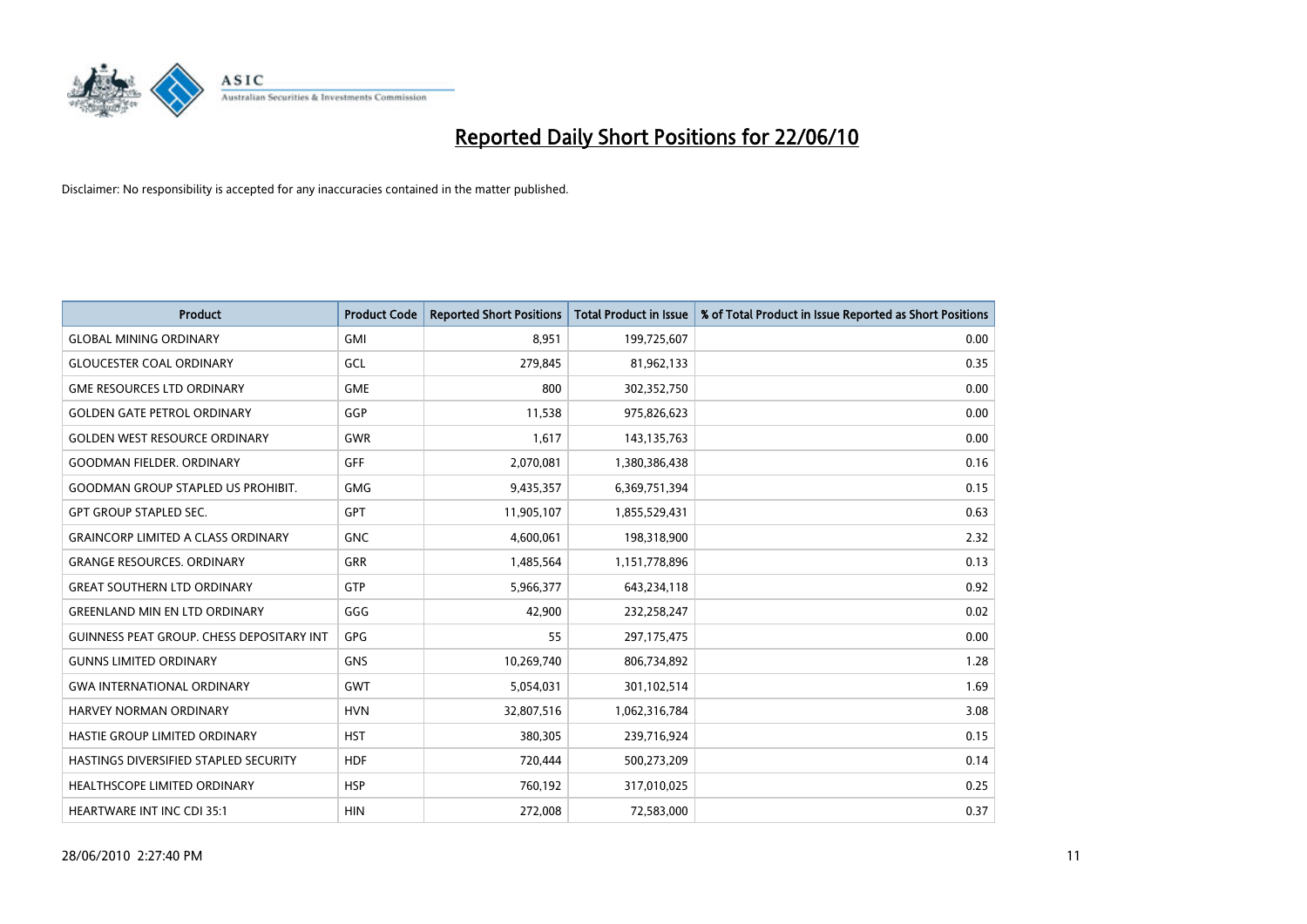

| <b>Product</b>                           | <b>Product Code</b> | <b>Reported Short Positions</b> | <b>Total Product in Issue</b> | % of Total Product in Issue Reported as Short Positions |
|------------------------------------------|---------------------|---------------------------------|-------------------------------|---------------------------------------------------------|
| <b>HENDERSON GROUP CDI 1:1</b>           | <b>HGG</b>          | 6,887,562                       | 563,460,089                   | 1.21                                                    |
| HFA HOLDINGS LIMITED ORDINARY            | <b>HFA</b>          | 1,828,273                       | 469,330,170                   | 0.38                                                    |
| HIGHLANDS PACIFIC ORDINARY               | <b>HIG</b>          | 2,382,805                       | 668,112,148                   | 0.36                                                    |
| HILLGROVE RES LTD ORDINARY               | <b>HGO</b>          | 83,095                          | 481,137,223                   | 0.02                                                    |
| HILLS INDUSTRIES LTD ORDINARY            | <b>HIL</b>          | 1,993,934                       | 248,219,660                   | 0.78                                                    |
| HORIZON OIL LIMITED ORDINARY             | <b>HZN</b>          | 2,326,807                       | 1,126,621,515                 | 0.21                                                    |
| <b>ICON ENERGY LIMITED ORDINARY</b>      | <b>ICN</b>          | 357,694                         | 439,801,394                   | 0.09                                                    |
| <b>IDT AUSTRALIA LTD ORDINARY</b>        | <b>IDT</b>          | 18,000                          | 43,096,294                    | 0.04                                                    |
| <b>IINET LIMITED ORDINARY</b>            | <b>IIN</b>          | 92,350                          | 151,811,302                   | 0.06                                                    |
| <b>ILUKA RESOURCES ORDINARY</b>          | <b>ILU</b>          | 11,605,252                      | 418,700,517                   | 2.76                                                    |
| IMDEX LIMITED ORDINARY                   | <b>IMD</b>          | 673,959                         | 195,037,128                   | 0.34                                                    |
| IMF (AUSTRALIA) LTD ORDINARY             | <b>IMF</b>          | 579,046                         | 122,496,819                   | 0.48                                                    |
| <b>IMX RESOURCES LTD ORDINARY</b>        | <b>IXR</b>          | 20,000                          | 230,802,803                   | 0.01                                                    |
| <b>INCITEC PIVOT ORDINARY</b>            | IPL                 | 7,344,705                       | 1,624,932,978                 | 0.43                                                    |
| INDAGO RESOURCES LTD ORDINARY            | <b>IDG</b>          | 8,179                           | 99,449,536                    | 0.01                                                    |
| INDEPENDENCE GROUP ORDINARY              | <b>IGO</b>          | 268,790                         | 113,703,539                   | 0.24                                                    |
| INDOPHIL RESOURCES ORDINARY              | <b>IRN</b>          | 934,436                         | 423,428,803                   | 0.22                                                    |
| <b>INDUSTREA LIMITED ORDINARY</b>        | IDL                 | 1,108,215                       | 956,668,877                   | 0.10                                                    |
| <b>INFIGEN ENERGY STAPLED SECURITIES</b> | <b>IFN</b>          | 6,848,185                       | 777,656,734                   | 0.87                                                    |
| ING INDUSTRIAL FUND UNITS                | <b>IIF</b>          | 6,614,841                       | 2,592,249,647                 | 0.25                                                    |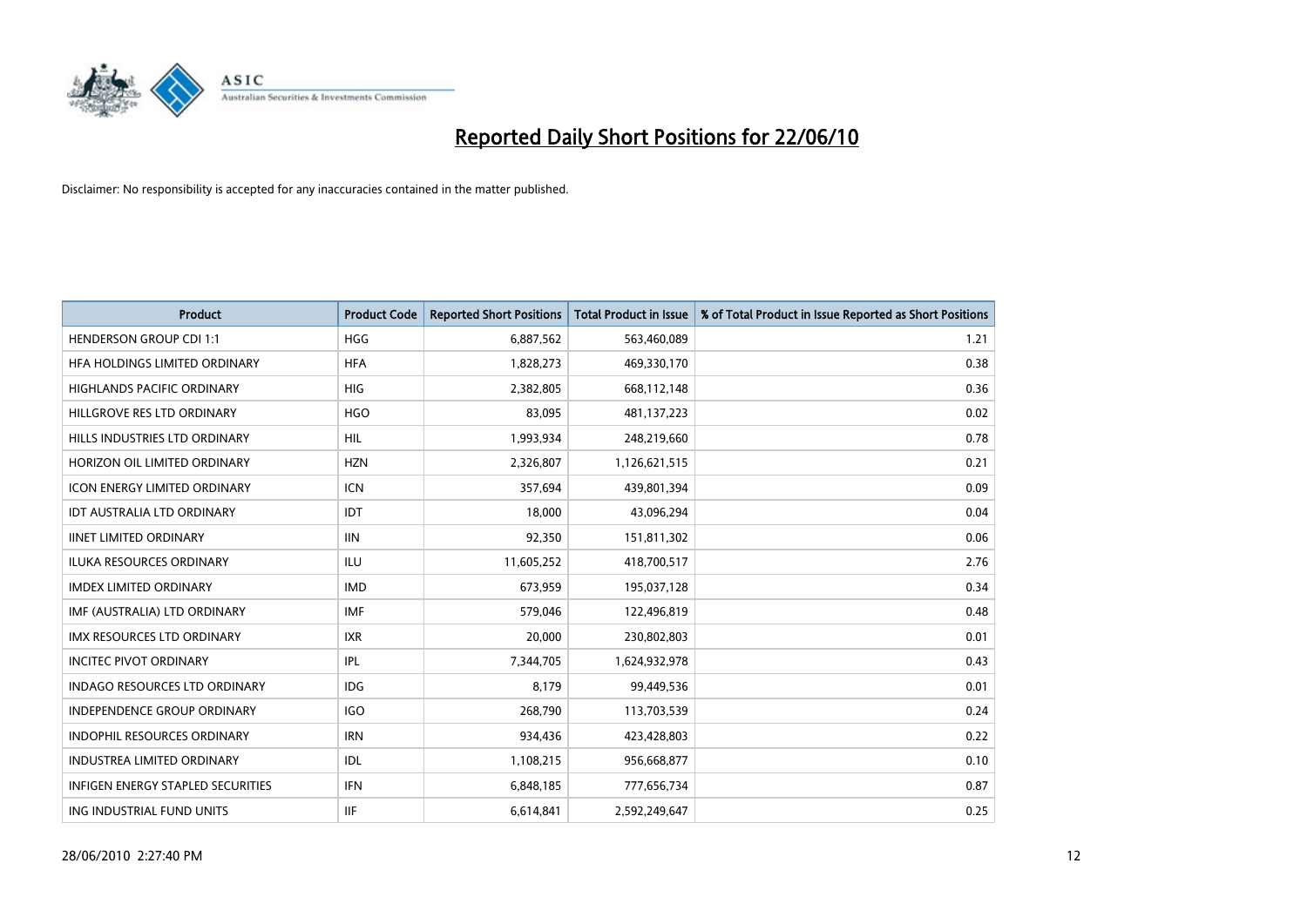

| <b>Product</b>                                  | <b>Product Code</b> | <b>Reported Short Positions</b> | <b>Total Product in Issue</b> | % of Total Product in Issue Reported as Short Positions |
|-------------------------------------------------|---------------------|---------------------------------|-------------------------------|---------------------------------------------------------|
| ING OFFICE FUND STAPLED SECURITIES              | <b>IOF</b>          | 929,294                         | 2,729,071,212                 | 0.03                                                    |
| ING RE COM GROUP STAPLED SECURITIES             | <b>ILF</b>          | 3,583                           | 441,029,194                   | 0.00                                                    |
| INNAMINCKA PETROLEUM ORDINARY                   | <b>INP</b>          | 14,205                          | 261,548,890                   | 0.01                                                    |
| INSURANCE AUSTRALIA ORDINARY                    | IAG                 | 4,419,554                       | 2,078,994,021                 | 0.20                                                    |
| <b>INTEGRA MINING LTD, ORDINARY</b>             | <b>IGR</b>          | 1,616,529                       | 755,792,394                   | 0.20                                                    |
| <b>INTOLL GROUP STAPLED SECURITIES</b>          | <b>ITO</b>          | 8,194,123                       | 2,261,732,048                 | 0.37                                                    |
| <b>INTREPID MINES ORDINARY</b>                  | <b>IAU</b>          | 21,699                          | 429,214,798                   | 0.00                                                    |
| <b>INVOCARE LIMITED ORDINARY</b>                | <b>IVC</b>          | 1,142,586                       | 102,069,091                   | 1.12                                                    |
| ION LIMITED ORDINARY                            | <b>ION</b>          | 164,453                         | 256,365,105                   | 0.06                                                    |
| <b>IOOF HOLDINGS LTD ORDINARY</b>               | IFL.                | 1,651,325                       | 229,794,395                   | 0.70                                                    |
| <b>IRESS MARKET TECH. ORDINARY</b>              | <b>IRE</b>          | 632,857                         | 123,812,455                   | 0.49                                                    |
| <b>IRON ORE HOLDINGS ORDINARY</b>               | <b>IOH</b>          | 12,146                          | 131,122,047                   | 0.01                                                    |
| <b>ISHARES MSCI EAFE CDI 1:1</b>                | <b>IVE</b>          | 56,845                          | 590,400,000                   | 0.01                                                    |
| <b>ISOFT GROUP LIMITED ORDINARY</b>             | <b>ISF</b>          | 21,900,020                      | 1,037,994,023                 | 2.11                                                    |
| <b>IVANHOE AUSTRALIA ORDINARY</b>               | <b>IVA</b>          | 241,301                         | 70,955,953                    | 0.34                                                    |
| <b>JABIRU METALS LTD ORDINARY</b>               | <b>IML</b>          | 490,181                         | 552,619,180                   | 0.08                                                    |
| <b>JAMES HARDIE INDUST CHESS DEPOSITARY INT</b> | <b>IHX</b>          | 16,275,101                      | 435,435,998                   | 3.72                                                    |
| <b>JAMESON RESOURCES ORDINARY</b>               | JAL                 | 1,600,000                       | 63,885,910                    | 2.50                                                    |
| <b>JB HI-FI LIMITED ORDINARY</b>                | <b>IBH</b>          | 4,341,936                       | 108,344,987                   | 4.02                                                    |
| KAGARA LTD ORDINARY                             | KZL                 | 2,077,192                       | 674,489,717                   | 0.30                                                    |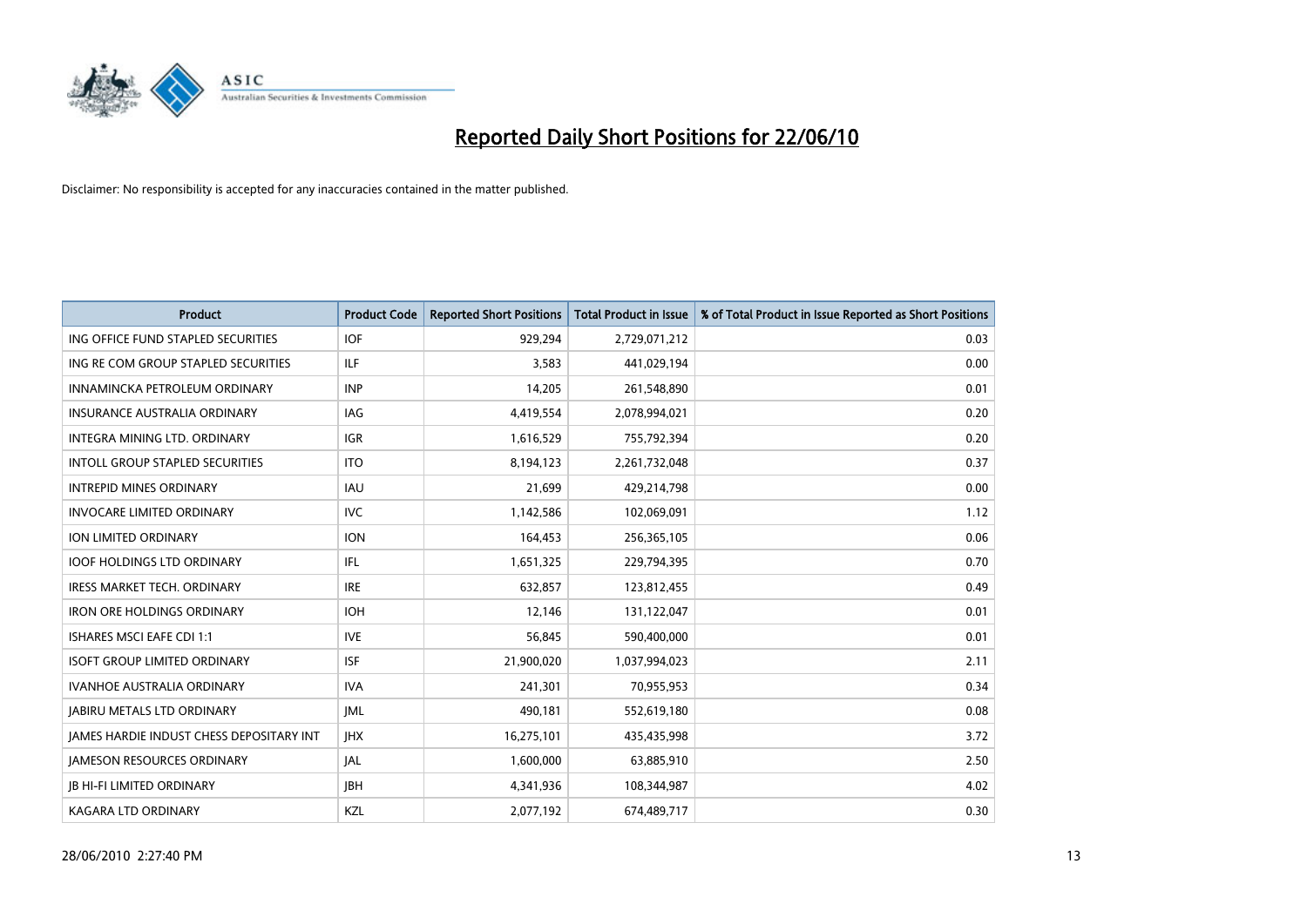

| <b>Product</b>                        | <b>Product Code</b> | <b>Reported Short Positions</b> | <b>Total Product in Issue</b> | % of Total Product in Issue Reported as Short Positions |
|---------------------------------------|---------------------|---------------------------------|-------------------------------|---------------------------------------------------------|
| KAROON GAS AUSTRALIA ORDINARY         | <b>KAR</b>          | 418,974                         | 177,546,198                   | 0.24                                                    |
| KATHMANDU HOLD LTD ORDINARY           | <b>KMD</b>          | 786,336                         | 200,000,000                   | 0.39                                                    |
| <b>KEYBRIDGE CAPITAL ORDINARY</b>     | <b>KBC</b>          | 5.999                           | 172,070,564                   | 0.00                                                    |
| KIMBERLEY METALS LTD ORDINARY         | <b>KBL</b>          | 260,945                         | 94,490,816                    | 0.27                                                    |
| KINGSGATE CONSOLID, ORDINARY          | <b>KCN</b>          | 385,444                         | 97,972,949                    | 0.38                                                    |
| LEIGHTON HOLDINGS ORDINARY            | LEI                 | 2,781,931                       | 300,687,299                   | 0.93                                                    |
| LEND LEASE GROUP UNIT/ORD STAPLED     | LLC                 | 748,666                         | 565,558,754                   | 0.13                                                    |
| LIHIR GOLD LIMITED. ORDINARY          | LGL                 | 26,942,366                      | 2,368,729,935                 | 1.13                                                    |
| LINC ENERGY LTD ORDINARY              | <b>LNC</b>          | 829.856                         | 489,093,470                   | 0.16                                                    |
| LIQUEFIED NATURAL ORDINARY            | <b>LNG</b>          | 416                             | 213,339,015                   | 0.00                                                    |
| LYNAS CORPORATION ORDINARY            | <b>LYC</b>          | 13,192,011                      | 1,655,499,093                 | 0.80                                                    |
| MAC SERVICES (THE) ORDINARY           | <b>MSL</b>          | 97,849                          | 165,966,692                   | 0.06                                                    |
| MACARTHUR COAL ORDINARY               | <b>MCC</b>          | 927,065                         | 254,333,109                   | 0.35                                                    |
| <b>MACMAHON HOLDINGS ORDINARY</b>     | MAH                 | 10,286,419                      | 733,711,705                   | 1.39                                                    |
| MACO ATLAS ROADS GRP ORDINARY STAPLED | <b>MQA</b>          | 2,124,694                       | 452,345,907                   | 0.46                                                    |
| MACQUARIE DDR TRUST UNITS             | <b>MDT</b>          | 463,063                         | 4,700,290,868                 | 0.01                                                    |
| MACQUARIE GROUP LTD ORDINARY          | MQG                 | 7,670,572                       | 344,567,851                   | 2.24                                                    |
| <b>MANTRA RESOURCES ORDINARY</b>      | <b>MRU</b>          | 162,779                         | 127,031,188                   | 0.12                                                    |
| MAP GROUP STAPLED US PROHIBIT.        | <b>MAP</b>          | 5,859,488                       | 1,861,210,782                 | 0.33                                                    |
| <b>MARION ENERGY ORDINARY</b>         | <b>MAE</b>          | 374,994                         | 429,822,043                   | 0.09                                                    |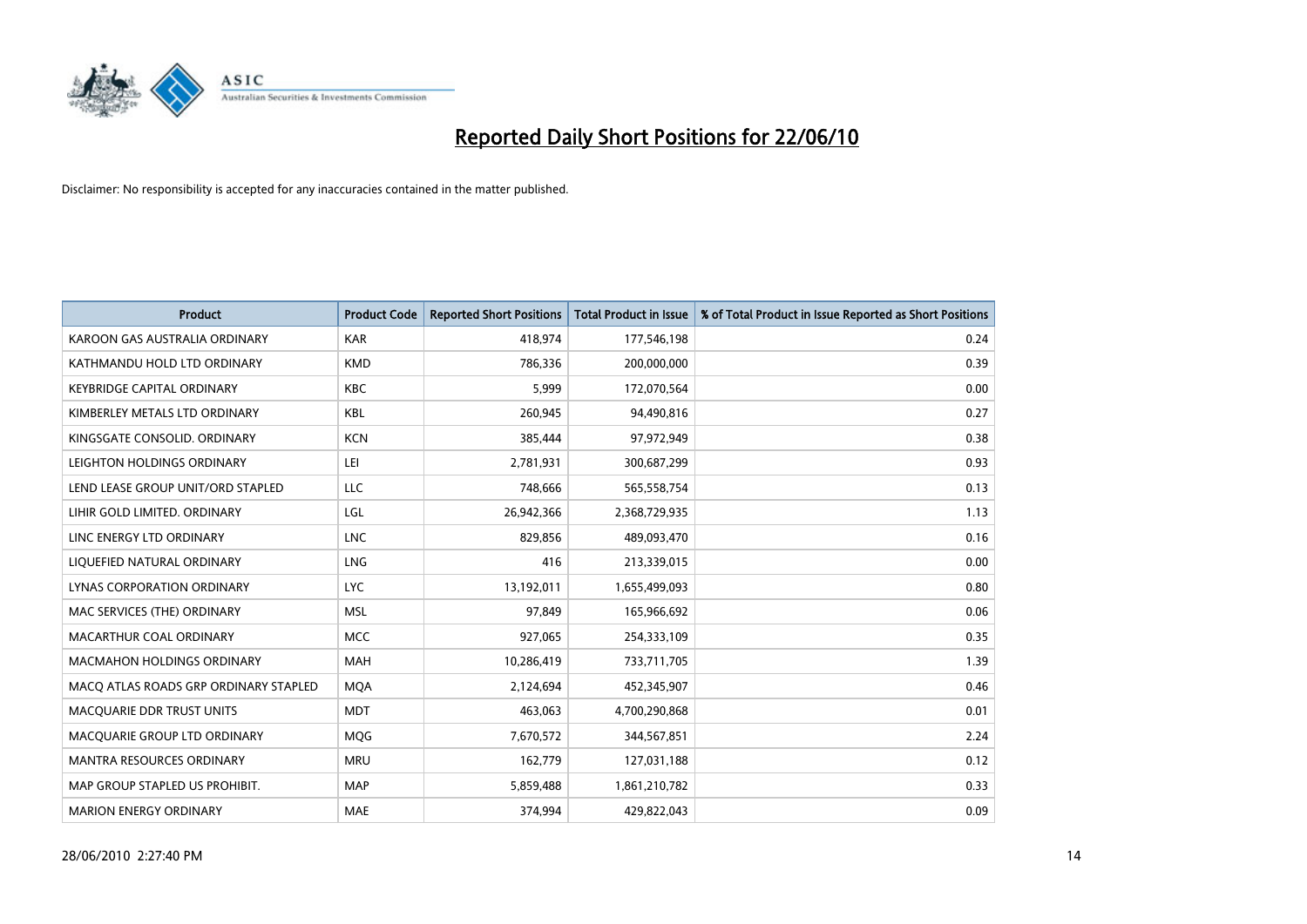

| <b>Product</b>                   | <b>Product Code</b> | <b>Reported Short Positions</b> | <b>Total Product in Issue</b> | % of Total Product in Issue Reported as Short Positions |
|----------------------------------|---------------------|---------------------------------|-------------------------------|---------------------------------------------------------|
| MCMILLAN SHAKESPEARE ORDINARY    | <b>MMS</b>          | 2,441                           | 67,677,977                    | 0.00                                                    |
| MCPHERSON'S LTD ORDINARY         | <b>MCP</b>          | 2,946                           | 71,651,758                    | 0.00                                                    |
| MEDUSA MINING LTD ORDINARY       | <b>MML</b>          | 81,881                          | 187,529,911                   | 0.04                                                    |
| MELBOURNE IT LIMITED ORDINARY    | <b>MLB</b>          | 162,759                         | 79,557,967                    | 0.20                                                    |
| MEO AUSTRALIA LTD ORDINARY       | <b>MEO</b>          | 21,073                          | 477,220,955                   | 0.00                                                    |
| <b>MERMAID MARINE ORDINARY</b>   | <b>MRM</b>          | 484,308                         | 186,844,825                   | 0.26                                                    |
| <b>METALS X LIMITED ORDINARY</b> | <b>MLX</b>          | 77,960                          | 1,365,661,782                 | 0.01                                                    |
| METCASH LIMITED ORDINARY         | <b>MTS</b>          | 14,448,709                      | 765,644,031                   | 1.89                                                    |
| METGASCO LIMITED ORDINARY        | <b>MEL</b>          | 333,458                         | 249,006,674                   | 0.13                                                    |
| MICLYN EXP OFFSHR ORDINARY       | <b>MIO</b>          | 199,999                         | 271,700,000                   | 0.07                                                    |
| MINARA RESOURCES ORDINARY        | <b>MRE</b>          | 4,491,731                       | 1,167,783,517                 | 0.38                                                    |
| MINCOR RESOURCES NL ORDINARY     | <b>MCR</b>          | 1,817,811                       | 200,184,686                   | 0.92                                                    |
| MINERAL DEPOSITS ORDINARY        | <b>MDL</b>          | 1,126,931                       | 576,076,525                   | 0.17                                                    |
| MINERAL RESOURCES, ORDINARY      | <b>MIN</b>          | 416,608                         | 160,838,795                   | 0.26                                                    |
| MIRABELA NICKEL LTD ORDINARY     | <b>MBN</b>          | 8,514,918                       | 367, 162, 725                 | 2.29                                                    |
| MIRVAC GROUP STAPLED SECURITIES  | <b>MGR</b>          | 13,531,872                      | 3,266,304,329                 | 0.42                                                    |
| MITCHELL COMMUNITCA. ORDINARY    | <b>MCU</b>          | 31,471                          | 301,654,653                   | 0.01                                                    |
| MOLOPO ENERGY LTD ORDINARY       | <b>MPO</b>          | 27,653                          | 250,665,548                   | 0.01                                                    |
| MOLY MINES LIMITED ORDINARY      | <b>MOL</b>          | 127,322                         | 363,916,323                   | 0.03                                                    |
| MONADELPHOUS GROUP ORDINARY      | <b>MND</b>          | 1,051,152                       | 86,036,700                    | 1.22                                                    |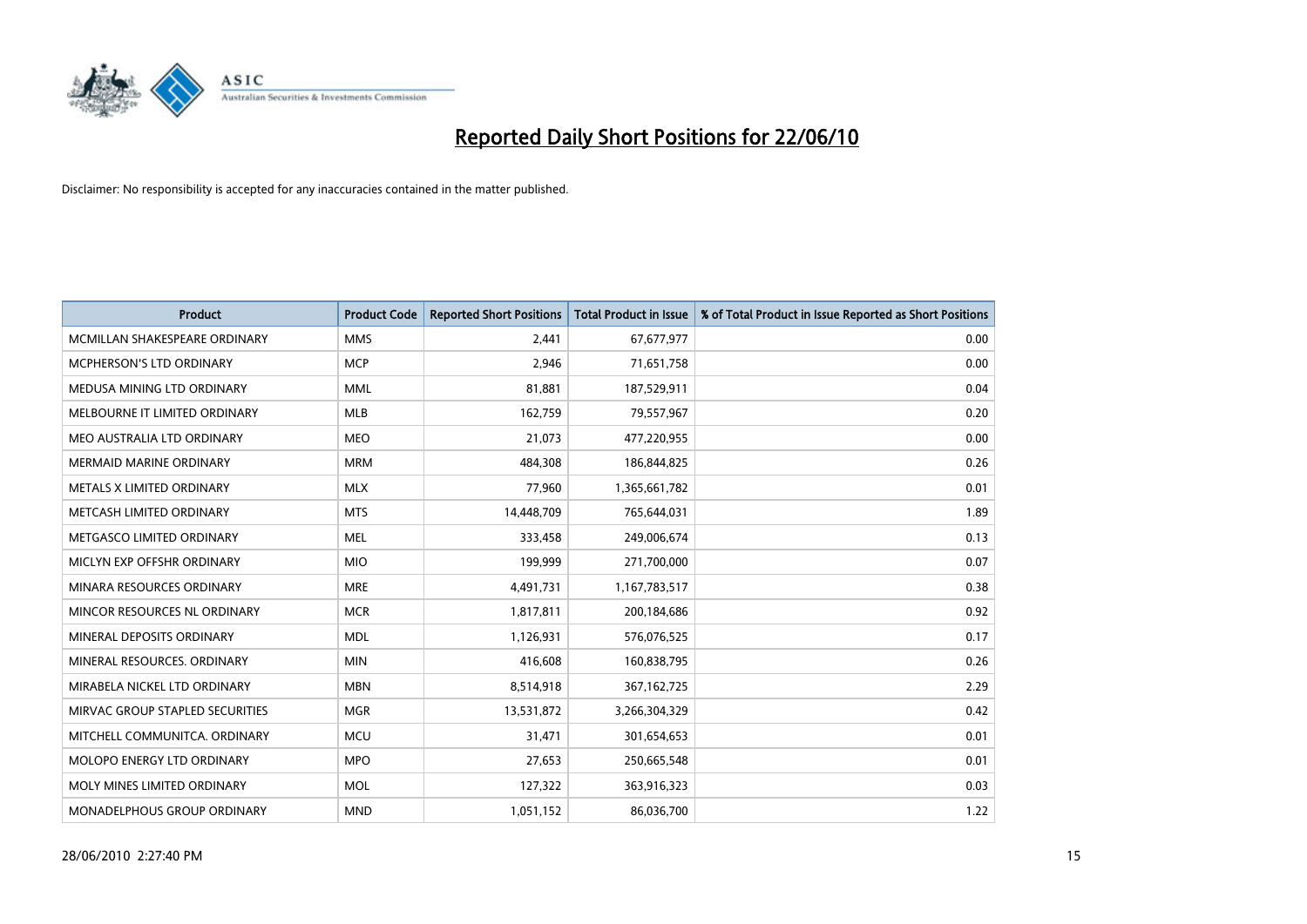

| <b>Product</b>                    | <b>Product Code</b> | <b>Reported Short Positions</b> | <b>Total Product in Issue</b> | % of Total Product in Issue Reported as Short Positions |
|-----------------------------------|---------------------|---------------------------------|-------------------------------|---------------------------------------------------------|
| MORTGAGE CHOICE LTD ORDINARY      | <b>MOC</b>          | 244,776                         | 119,617,705                   | 0.20                                                    |
| MOSAIC OIL NL ORDINARY            | <b>MOS</b>          | 41,742                          | 821,344,925                   | 0.01                                                    |
| <b>MOUNT GIBSON IRON ORDINARY</b> | <b>MGX</b>          | 2,243,860                       | 1,079,174,611                 | 0.20                                                    |
| MULTIPLEX SITES SITES             | <b>MXUPA</b>        | 147                             | 4,500,000                     | 0.00                                                    |
| MURCHISON METALS LTD ORDINARY     | <b>MMX</b>          | 2,937,359                       | 435,384,268                   | 0.67                                                    |
| <b>MYER HOLDINGS LTD ORDINARY</b> | <b>MYR</b>          | 7,747,863                       | 581,517,884                   | 1.32                                                    |
| <b>MYSTATE LIMITED ORDINARY</b>   | <b>MYS</b>          | 1,400                           | 67,411,055                    | 0.00                                                    |
| NATIONAL AUST. BANK ORDINARY      | <b>NAB</b>          | 17,747,757                      | 2,121,379,130                 | 0.83                                                    |
| NATURAL FUEL LIMITED ORDINARY     | <b>NFL</b>          |                                 | 506,612,127                   | 0.00                                                    |
| NAVITAS LIMITED ORDINARY          | <b>NVT</b>          | 1,186,990                       | 342,361,526                   | 0.35                                                    |
| NEPTUNE MARINE ORDINARY           | <b>NMS</b>          | 1,825,829                       | 429,842,672                   | 0.42                                                    |
| NEW HOPE CORPORATION ORDINARY     | <b>NHC</b>          | 180,473                         | 827,730,549                   | 0.02                                                    |
| NEWCREST MINING ORDINARY          | <b>NCM</b>          | 25,104,181                      | 483,493,006                   | 5.17                                                    |
| NEWS CORP A NON-VOTING CDI        | <b>NWSLV</b>        | 958,249                         | 1,824,063,103                 | 0.05                                                    |
| NEWS CORP B VOTING CDI            | <b>NWS</b>          | 7,137,381                       | 798,520,953                   | 0.89                                                    |
| NEXBIS LIMITED ORDINARY           | <b>NBS</b>          | 63,733                          | 498,972,940                   | 0.01                                                    |
| NEXUS ENERGY LIMITED ORDINARY     | <b>NXS</b>          | 12,851,829                      | 958,061,849                   | 1.33                                                    |
| NIB HOLDINGS LIMITED ORDINARY     | <b>NHF</b>          | 102,759                         | 495,431,427                   | 0.02                                                    |
| NICK SCALI LIMITED ORDINARY       | <b>NCK</b>          | 35,846                          | 81,000,000                    | 0.04                                                    |
| NIDO PETROLEUM ORDINARY           | <b>NDO</b>          | 12,453,463                      | 1,080,658,378                 | 1.14                                                    |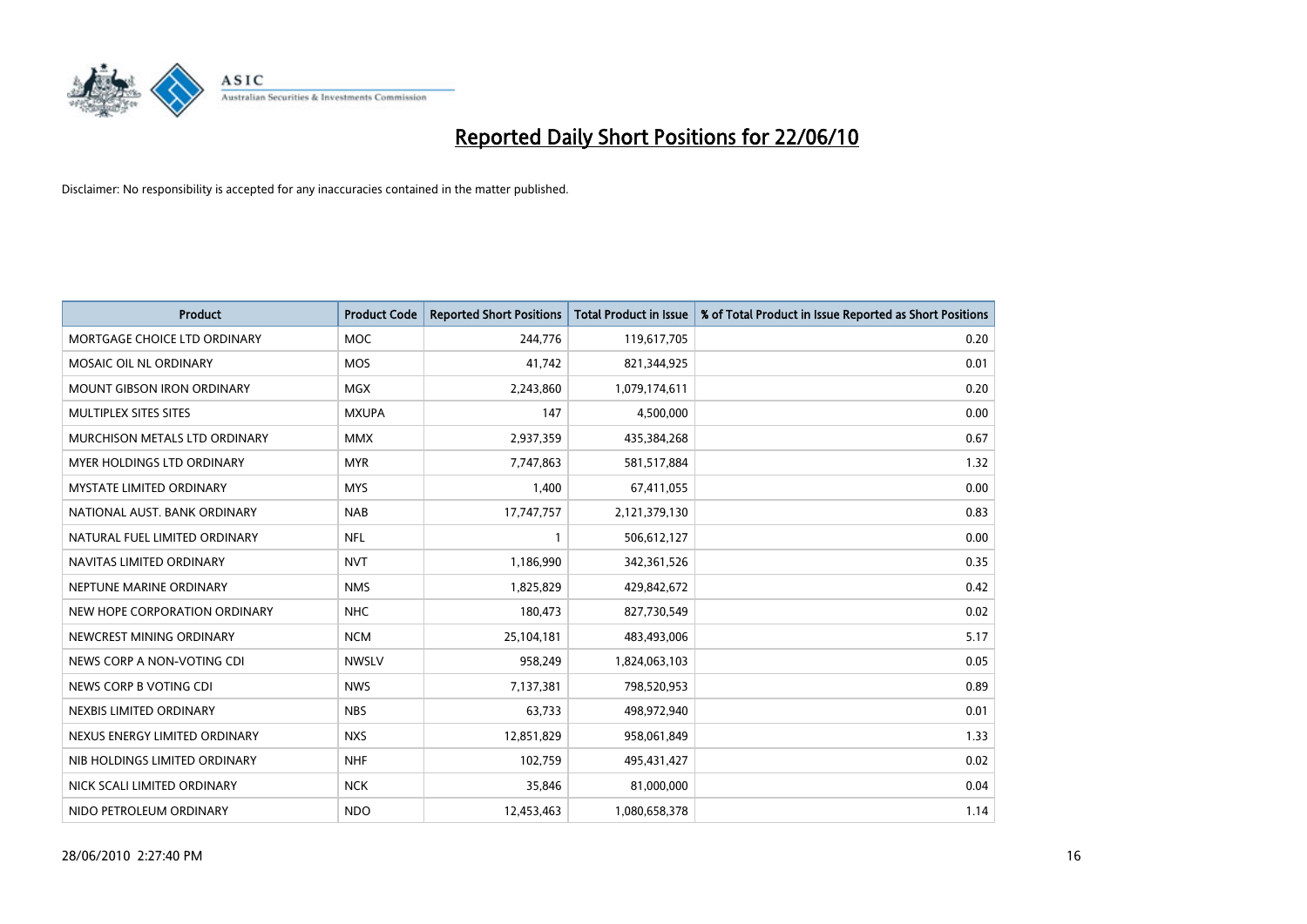

| <b>Product</b>                        | <b>Product Code</b> | <b>Reported Short Positions</b> | <b>Total Product in Issue</b> | % of Total Product in Issue Reported as Short Positions |
|---------------------------------------|---------------------|---------------------------------|-------------------------------|---------------------------------------------------------|
| NKWE PLATINUM 10C US COMMON           | <b>NKP</b>          | 6.869                           | 556,627,684                   | 0.00                                                    |
| NORTHERN CREST ORDINARY               | <b>NOC</b>          | 24,345                          | 116,074,781                   | 0.02                                                    |
| NORTHERN IRON LTD ORDINARY            | <b>NFE</b>          | 1,239,066                       | 292,204,786                   | 0.43                                                    |
| NOVOGEN LIMITED ORDINARY              | <b>NRT</b>          | 110,094                         | 102,125,894                   | 0.11                                                    |
| NRW HOLDINGS LIMITED ORDINARY         | <b>NWH</b>          | 389,487                         | 251,223,000                   | 0.15                                                    |
| NUFARM LIMITED ORDINARY               | <b>NUF</b>          | 1,690,223                       | 261,775,731                   | 0.64                                                    |
| OAKTON LIMITED ORDINARY               | <b>OKN</b>          | 509,767                         | 91,913,485                    | 0.55                                                    |
| OCEANAGOLD CORP. CHESS DEPOSITARY INT | OGC                 | 518,147                         | 228,007,060                   | 0.23                                                    |
| OCEANIA CAPITAL LTD ORDINARY          | <b>OCP</b>          | 2,680                           | 91,921,295                    | 0.00                                                    |
| OIL SEARCH LTD ORDINARY               | <b>OSH</b>          | 11,819,981                      | 1,308,279,222                 | 0.90                                                    |
| OM HOLDINGS LIMITED ORDINARY          | <b>OMH</b>          | 405,380                         | 498,460,150                   | 0.08                                                    |
| <b>ONESTEEL LIMITED ORDINARY</b>      | OST                 | 4,857,175                       | 1,331,583,166                 | 0.34                                                    |
| ORICA LIMITED ORDINARY                | ORI                 | 2,912,025                       | 361,129,562                   | 0.81                                                    |
| ORIGIN ENERGY ORDINARY                | ORG                 | 2,486,734                       | 880,668,872                   | 0.28                                                    |
| OTTO ENERGY LIMITED ORDINARY          | <b>OEL</b>          | 109,204                         | 1,072,684,721                 | 0.01                                                    |
| OZ MINERALS ORDINARY                  | OZL                 | 40,236,771                      | 3,121,339,730                 | 1.29                                                    |
| PACIFIC BRANDS ORDINARY               | <b>PBG</b>          | 7,446,877                       | 931,386,248                   | 0.81                                                    |
| PALADIN ENERGY LTD ORDINARY           | <b>PDN</b>          | 22,190,682                      | 717,142,802                   | 3.08                                                    |
| PAN PACIFIC PETROL. ORDINARY          | <b>PPP</b>          | 21,527                          | 588,612,110                   | 0.00                                                    |
| PANAUST LIMITED ORDINARY              | <b>PNA</b>          | 15,222,990                      | 2,953,892,669                 | 0.52                                                    |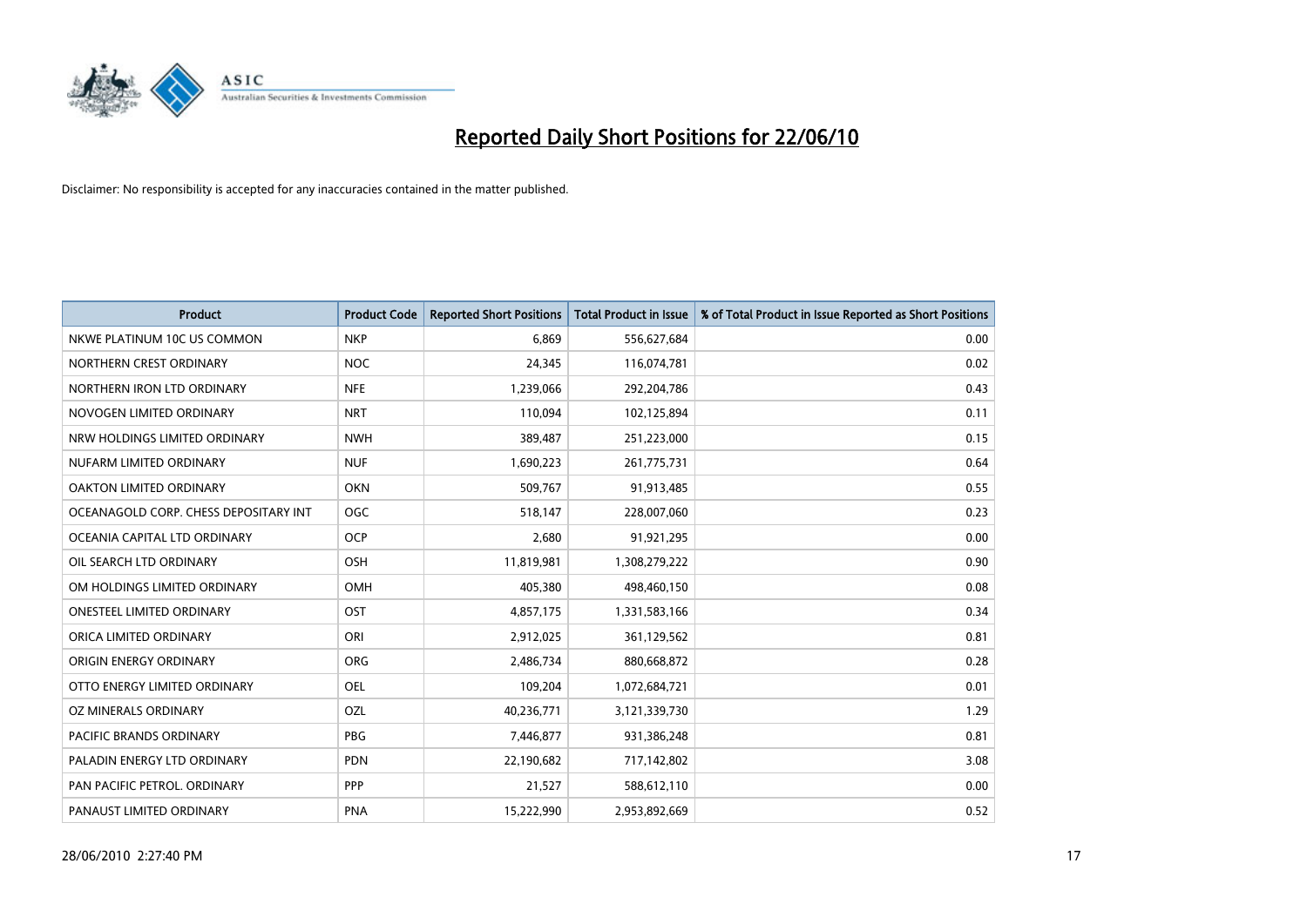

| <b>Product</b>                       | <b>Product Code</b> | <b>Reported Short Positions</b> | <b>Total Product in Issue</b> | % of Total Product in Issue Reported as Short Positions |
|--------------------------------------|---------------------|---------------------------------|-------------------------------|---------------------------------------------------------|
| PANORAMIC RESOURCES ORDINARY         | PAN                 | 165,081                         | 205,262,842                   | 0.07                                                    |
| PAPERLINX LIMITED ORDINARY           | <b>PPX</b>          | 16,950,761                      | 603,580,761                   | 2.82                                                    |
| PATTIES FOODS LTD ORDINARY           | PFL                 |                                 | 138,908,853                   | 0.00                                                    |
| PEET LIMITED ORDINARY                | <b>PPC</b>          | 47,104                          | 300,681,486                   | 0.01                                                    |
| PENINSULA MINERALS ORDINARY          | <b>PEN</b>          | 5,000                           | 1,628,130,261                 | 0.00                                                    |
| PERILYA LIMITED ORDINARY             | PEM                 | 640,462                         | 526,075,563                   | 0.12                                                    |
| PERPETUAL LIMITED ORDINARY           | PPT                 | 2,243,983                       | 43,411,178                    | 5.15                                                    |
| PERSEUS MINING LTD ORDINARY          | PRU                 | 2,145,353                       | 417,432,088                   | 0.52                                                    |
| PETSEC ENERGY ORDINARY               | <b>PSA</b>          | 223,332                         | 231,283,622                   | 0.10                                                    |
| PHARMAXIS LTD ORDINARY               | <b>PXS</b>          | 2,482,681                       | 225,410,234                   | 1.10                                                    |
| PHOTON GROUP LTD ORDINARY            | PGA                 | 165,265                         | 187,440,645                   | 0.08                                                    |
| PIKE RIVER COAL ORDINARY             | <b>PRC</b>          | 506,320                         | 404,781,367                   | 0.13                                                    |
| PLATINUM ASSET ORDINARY              | <b>PTM</b>          | 3,233,515                       | 561,347,878                   | 0.56                                                    |
| PLATINUM AUSTRALIA ORDINARY          | PLA                 | 8,047,033                       | 321,030,521                   | 2.48                                                    |
| PLATINUM CAPITAL LTD ORDINARY        | <b>PMC</b>          |                                 | 162,258,814                   | 0.00                                                    |
| PMP LIMITED ORDINARY                 | <b>PMP</b>          | 1,276,666                       | 335,348,483                   | 0.39                                                    |
| PORT BOUVARD LIMITED ORDINARY        | PBD                 | 6,754                           | 130,791,372                   | 0.01                                                    |
| PREMIER INVESTMENTS ORDINARY         | <b>PMV</b>          | 138,462                         | 155,030,045                   | 0.08                                                    |
| PRIMARY HEALTH CARE ORDINARY         | <b>PRY</b>          | 3,145,320                       | 491,328,342                   | 0.63                                                    |
| PRIME INFR GROUP. STAPLED SECURITIES | PIH                 | 1,186,392                       | 351,776,795                   | 0.34                                                    |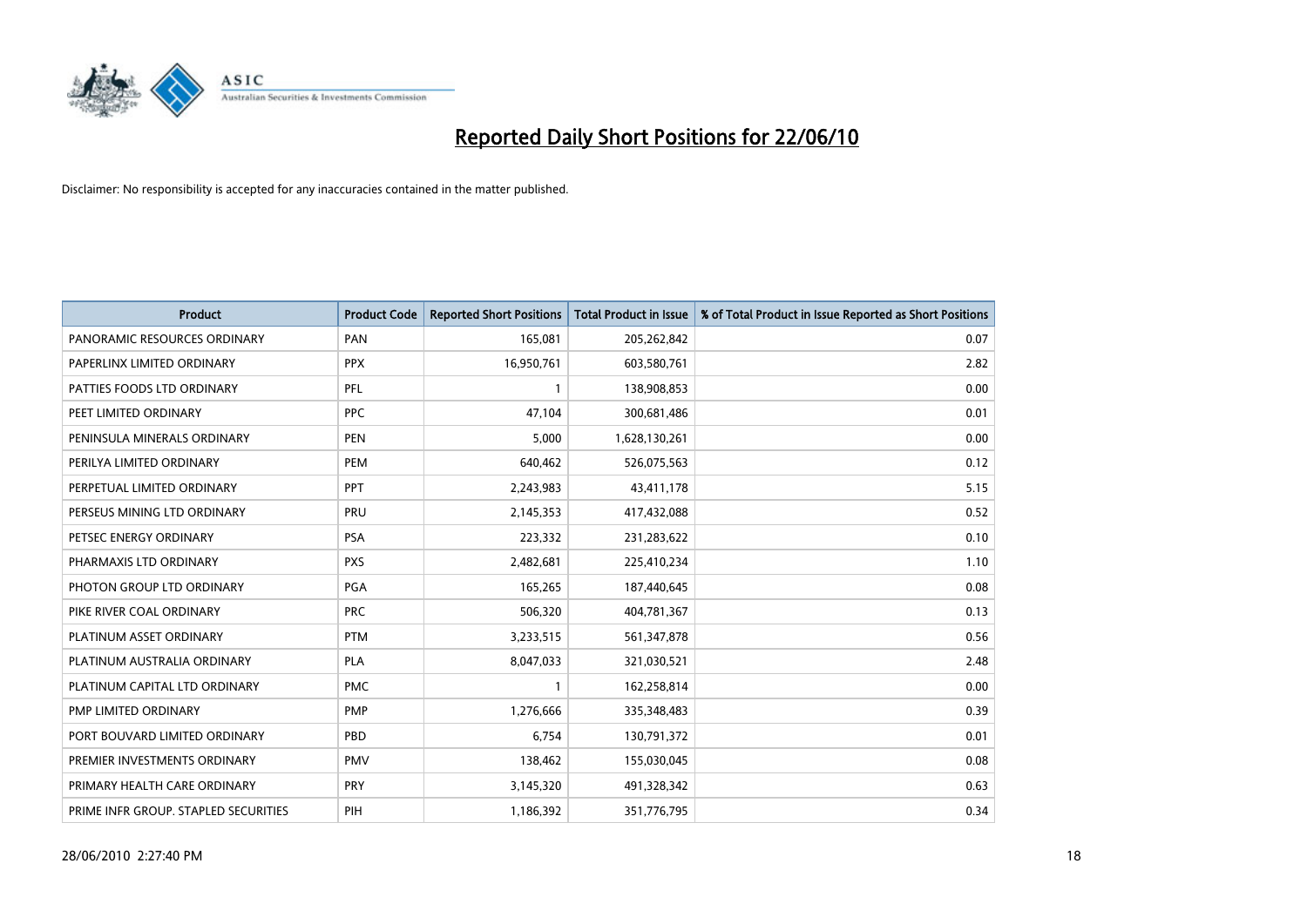

| <b>Product</b>                      | <b>Product Code</b> | <b>Reported Short Positions</b> | <b>Total Product in Issue</b> | % of Total Product in Issue Reported as Short Positions |
|-------------------------------------|---------------------|---------------------------------|-------------------------------|---------------------------------------------------------|
| PRIME MEDIA GRP LTD ORDINARY        | <b>PRT</b>          | 2                               | 365,221,071                   | 0.00                                                    |
| PRIMEAG AUSTRALIA ORDINARY          | PAG                 | 386,371                         | 150,554,149                   | 0.25                                                    |
| PROGEN PHARMACEUTIC ORDINARY        | PGL                 | 151,596                         | 24,709,097                    | 0.61                                                    |
| PROGRAMMED ORDINARY                 | <b>PRG</b>          | 265,903                         | 118,169,906                   | 0.23                                                    |
| PSIVIDA CORP CDI 1:1                | <b>PVA</b>          | 6,878                           | 7,953,611                     | 0.09                                                    |
| <b>QANTAS AIRWAYS ORDINARY</b>      | QAN                 | 22,314,681                      | 2,265,123,620                 | 0.97                                                    |
| OBE INSURANCE GROUP ORDINARY        | OBE                 | 13,306,629                      | 1,035,064,820                 | 1.27                                                    |
| RAMELIUS RESOURCES ORDINARY         | <b>RMS</b>          | 12,533                          | 291,191,453                   | 0.00                                                    |
| RAMSAY HEALTH CARE ORDINARY         | <b>RHC</b>          | 2,557,018                       | 202,081,252                   | 1.26                                                    |
| <b>REA GROUP ORDINARY</b>           | <b>REA</b>          | 14,352                          | 128,439,366                   | 0.01                                                    |
| <b>RED 5 LIMITED ORDINARY</b>       | <b>RED</b>          | 1,050,000                       | 977,288,043                   | 0.11                                                    |
| <b>RED FORK ENERGY ORDINARY</b>     | <b>RFE</b>          | 7,696                           | 139,535,000                   | 0.01                                                    |
| REDFLEX HOLDINGS ORDINARY           | <b>RDF</b>          | 26,736                          | 110,010,757                   | 0.02                                                    |
| REECE AUSTRALIA LTD. ORDINARY       | <b>REH</b>          | 24,372                          | 99,600,000                    | 0.02                                                    |
| REED RESOURCES LTD ORDINARY         | <b>RDR</b>          | 268,205                         | 176,271,768                   | 0.15                                                    |
| REGIS RESOURCES ORDINARY            | <b>RRL</b>          | 178,603                         | 389,127,125                   | 0.04                                                    |
| RESMED INC CDI 10:1                 | <b>RMD</b>          | 552,710                         | 772,670,160                   | 0.06                                                    |
| RESOLUTE MINING ORDINARY            | <b>RSG</b>          | 535,041                         | 387,528,521                   | 0.13                                                    |
| <b>RESOURCE GENERATION ORDINARY</b> | <b>RES</b>          | 157,911                         | 159,412,477                   | 0.10                                                    |
| REVERSE CORP LIMITED ORDINARY       | <b>REF</b>          | 25,141                          | 92,382,175                    | 0.03                                                    |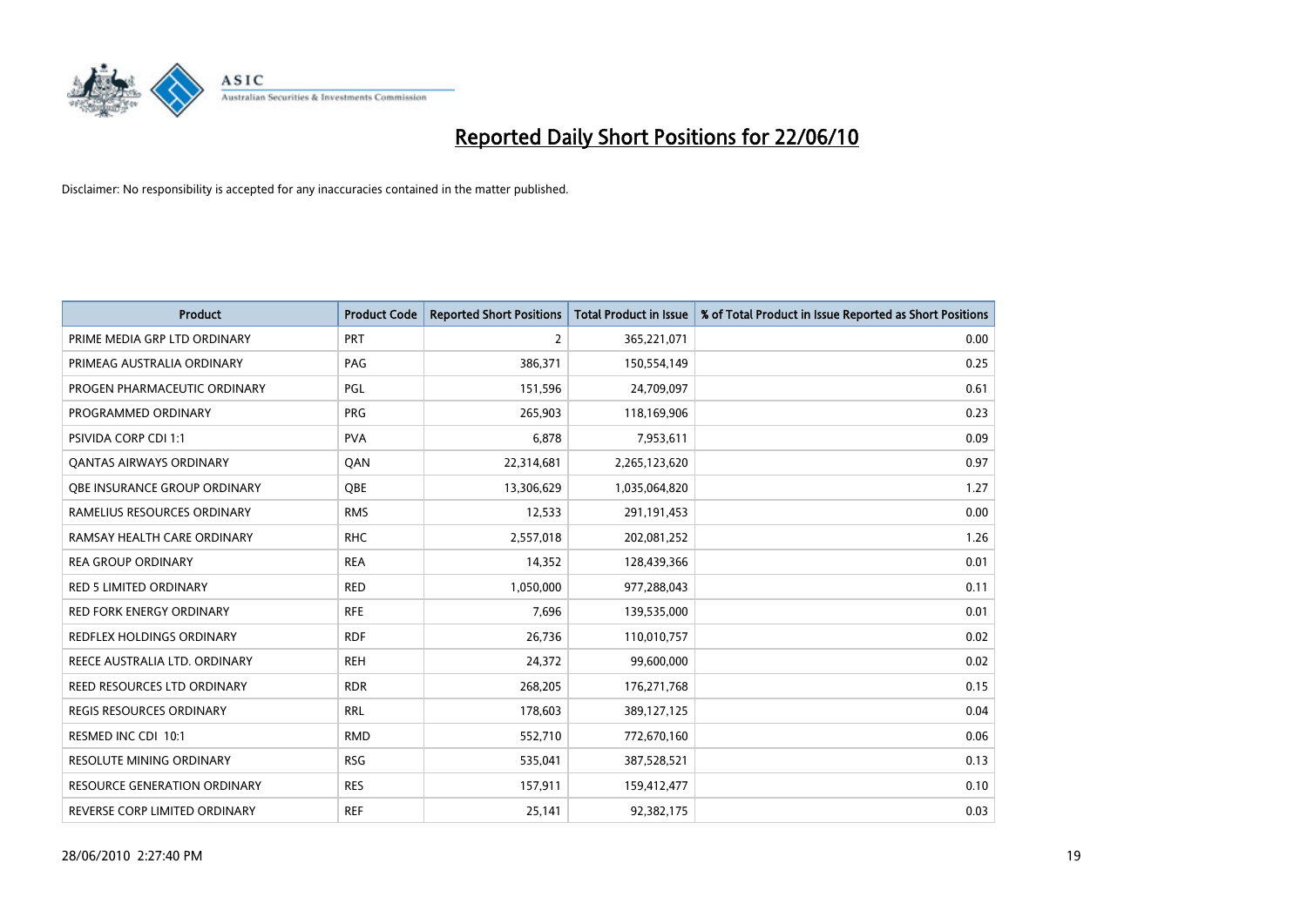

| <b>Product</b>                    | <b>Product Code</b> | <b>Reported Short Positions</b> | Total Product in Issue | % of Total Product in Issue Reported as Short Positions |
|-----------------------------------|---------------------|---------------------------------|------------------------|---------------------------------------------------------|
| <b>RHG LIMITED ORDINARY</b>       | <b>RHG</b>          | 13,020                          | 317,910,688            | 0.00                                                    |
| RIDLEY CORPORATION ORDINARY       | <b>RIC</b>          | 95,354                          | 307,817,071            | 0.03                                                    |
| RIO TINTO LIMITED ORDINARY        | <b>RIO</b>          | 14,617,391                      | 606,831,240            | 2.40                                                    |
| <b>RIVERCITY MOTORWAY STAPLED</b> | <b>RCY</b>          | 3,532,062                       | 957,010,115            | 0.36                                                    |
| RIVERSDALE MINING ORDINARY        | <b>RIV</b>          | 1,095,281                       | 200,118,524            | 0.53                                                    |
| ROC OIL COMPANY ORDINARY          | <b>ROC</b>          | 1,696,876                       | 713,154,560            | 0.24                                                    |
| SAI GLOBAL LIMITED ORDINARY       | SAI                 | 153,628                         | 159,546,351            | 0.09                                                    |
| SALMAT LIMITED ORDINARY           | <b>SLM</b>          | 224,020                         | 159,131,983            | 0.13                                                    |
| SANDFIRE RESOURCES ORDINARY       | <b>SFR</b>          | 129,194                         | 129,129,779            | 0.09                                                    |
| <b>SANTOS LTD ORDINARY</b>        | <b>STO</b>          | 3,875,325                       | 832,552,523            | 0.45                                                    |
| SEDGMAN LIMITED ORDINARY          | <b>SDM</b>          | 157,765                         | 205,986,681            | 0.07                                                    |
| SEEK LIMITED ORDINARY             | <b>SEK</b>          | 4,146,653                       | 336,584,488            | 1.22                                                    |
| SELECT HARVESTS ORDINARY          | SHV                 | 16,168                          | 39,761,768             | 0.04                                                    |
| SENETAS CORPORATION ORDINARY      | <b>SEN</b>          | 756,999                         | 461,522,263            | 0.16                                                    |
| SERVCORP LIMITED ORDINARY         | SRV                 | 508,951                         | 98,440,807             | 0.51                                                    |
| SERVICE STREAM ORDINARY           | <b>SSM</b>          | 344,663                         | 283,418,867            | 0.12                                                    |
| SEVEN GROUP HOLDINGS ORDINARY     | <b>SVW</b>          | 390,258                         | 305,410,281            | 0.13                                                    |
| SEVEN NETWORK ORDINARY            | SEV                 | 22,568                          | 190,410,281            | 0.01                                                    |
| SIGMA PHARMACEUTICAL ORDINARY     | <b>SIP</b>          | 15,457,498                      | 1,178,626,572          | 1.32                                                    |
| SILEX SYSTEMS ORDINARY            | <b>SLX</b>          | 195,115                         | 149,073,532            | 0.13                                                    |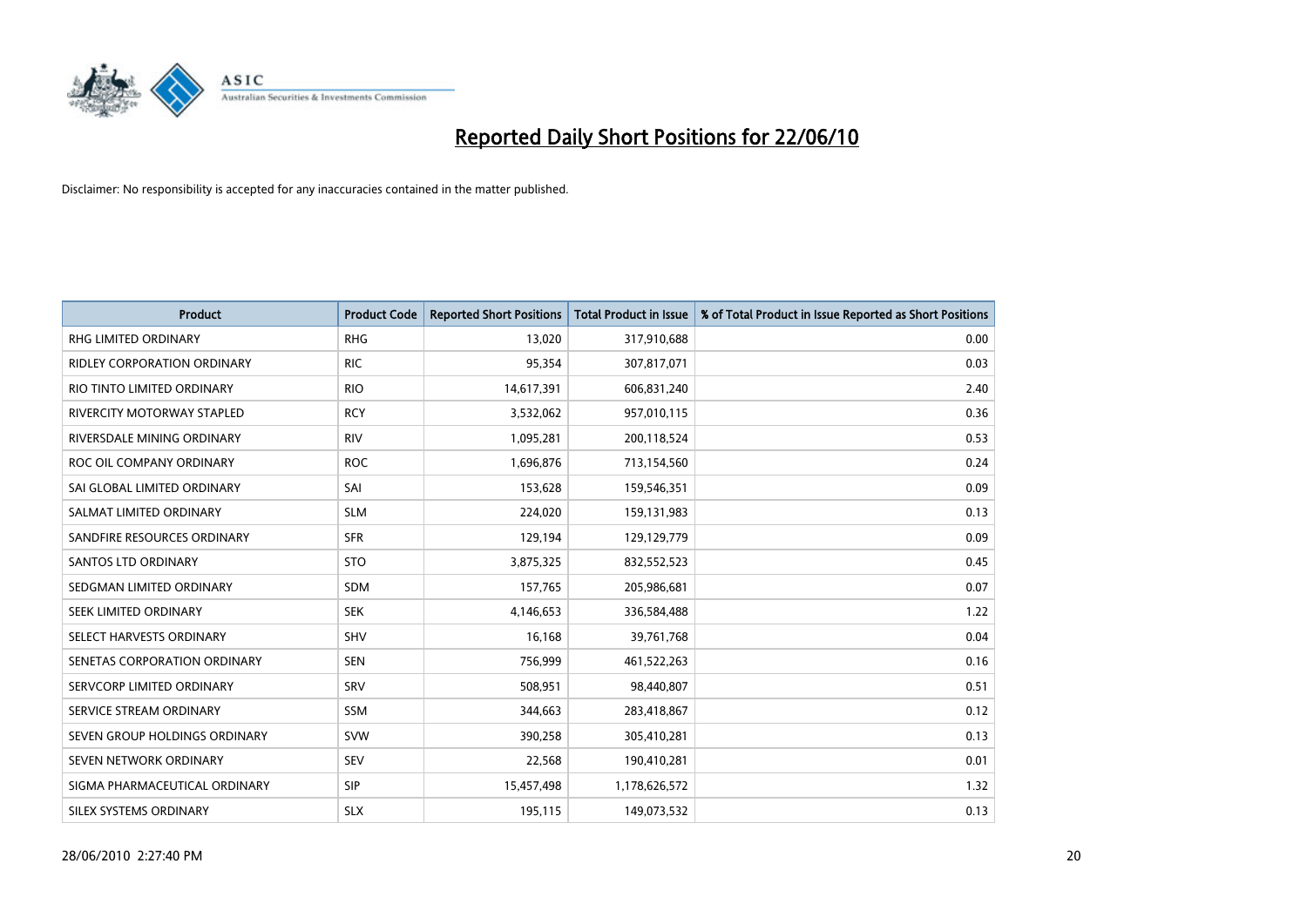

| <b>Product</b>                           | <b>Product Code</b> | <b>Reported Short Positions</b> | <b>Total Product in Issue</b> | % of Total Product in Issue Reported as Short Positions |
|------------------------------------------|---------------------|---------------------------------|-------------------------------|---------------------------------------------------------|
| SILVER LAKE RESOURCE ORDINARY            | <b>SLR</b>          | 122,003                         | 178,757,838                   | 0.07                                                    |
| SIMS METAL MGMT LTD ORDINARY             | SGM                 | 2,167,645                       | 203,881,274                   | 1.06                                                    |
| SINGAPORE TELECOMM. CHESS DEPOSITARY INT | SGT                 | 4,496,871                       | 477,561,291                   | 0.92                                                    |
| SKILLED GROUP LTD ORDINARY               | <b>SKE</b>          | 441,241                         | 190,738,408                   | 0.23                                                    |
| SKY CITY ENTERTAIN, ORDINARY             | <b>SKC</b>          | 4,641,000                       | 575,114,687                   | 0.81                                                    |
| <b>SKY NETWORK ORDINARY</b>              | <b>SKT</b>          | 1,642,700                       | 389,139,785                   | 0.42                                                    |
| SMS MANAGEMENT, ORDINARY                 | <b>SMX</b>          | 16,608                          | 66,781,500                    | 0.03                                                    |
| SONIC HEALTHCARE ORDINARY                | <b>SHL</b>          | 2,528,360                       | 388,429,875                   | 0.64                                                    |
| SOUL PATTINSON (W.H) ORDINARY            | SOL                 | 45,510                          | 238,640,580                   | 0.02                                                    |
| SP AUSNET STAPLED SECURITIES             | <b>SPN</b>          | 1,786,378                       | 2,705,140,151                 | 0.06                                                    |
| SPARK INFRASTRUCTURE STAPLED SECURITIES  | SKI                 | 2,604,254                       | 1,031,911,394                 | 0.26                                                    |
| SPDR 200 FUND ETF UNITS                  | <b>STW</b>          | 22,549                          | 56,379,172                    | 0.03                                                    |
| SPECIALTY FASHION ORDINARY               | SFH                 | 1,510,161                       | 190,964,693                   | 0.79                                                    |
| SPOTLESS GROUP LTD ORDINARY              | SPT                 | 1,144,791                       | 259,309,656                   | 0.45                                                    |
| ST BARBARA LIMITED ORDINARY              | <b>SBM</b>          | 43,932,911                      | 1,952,668,407                 | 2.26                                                    |
| STAGING CONNECTIONS ORDINARY             | <b>STG</b>          | 2,917,189                       | 783,175,134                   | 0.37                                                    |
| STH AMERICAN COR LTD ORDINARY            | SAY                 | 9,200                           | 192,891,831                   | 0.00                                                    |
| STHN CROSS MEDIA ORDINARY                | <b>SXL</b>          | 313,523                         | 378,827,750                   | 0.07                                                    |
| STOCKLAND UNITS/ORD STAPLED              | SGP                 | 6,806,455                       | 2,383,036,717                 | 0.29                                                    |
| STRAITS RESOURCES ORDINARY               | SRL                 | 3,597,565                       | 255,203,613                   | 1.41                                                    |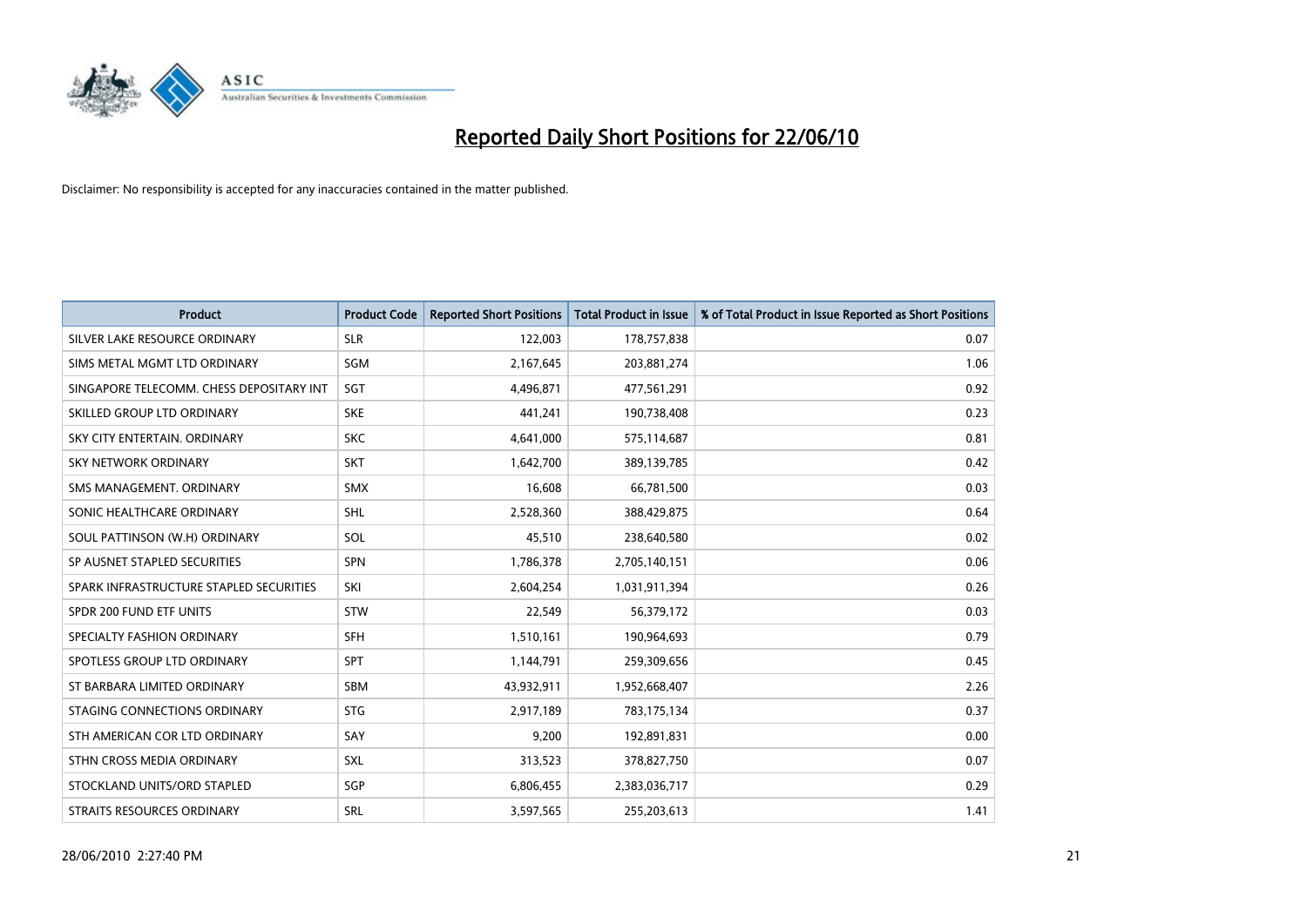

| <b>Product</b>                      | <b>Product Code</b> | <b>Reported Short Positions</b> | <b>Total Product in Issue</b> | % of Total Product in Issue Reported as Short Positions |
|-------------------------------------|---------------------|---------------------------------|-------------------------------|---------------------------------------------------------|
| <b>STW COMMUNICATIONS ORDINARY</b>  | SGN                 | 363,588                         | 364,310,964                   | 0.10                                                    |
| SUNCORP-METWAY, ORDINARY            | <b>SUN</b>          | 5,295,511                       | 1,281,390,524                 | 0.40                                                    |
| SUNDANCE RESOURCES ORDINARY         | <b>SDL</b>          | 19,754,028                      | 2,709,995,932                 | 0.71                                                    |
| SUNLAND GROUP LTD ORDINARY          | <b>SDG</b>          | 52,884                          | 251,107,692                   | 0.02                                                    |
| SUPER CHEAP AUTO GRP ORDINARY       | SUL                 | 380,431                         | 127,532,302                   | 0.30                                                    |
| SWICK MINING ORDINARY               | <b>SWK</b>          | 1,548                           | 236,724,970                   | 0.00                                                    |
| SYMEX HOLDINGS ORDINARY             | <b>SYM</b>          | 6,633                           | 125,037,628                   | 0.01                                                    |
| TABCORP HOLDINGS LTD ORDINARY       | <b>TAH</b>          | 2,972,167                       | 612,625,759                   | 0.49                                                    |
| <b>TALENT2 INTERNATION ORDINARY</b> | <b>TWO</b>          | 7                               | 140,176,953                   | 0.00                                                    |
| TAP OIL LIMITED ORDINARY            | <b>TAP</b>          | 308,105                         | 156,485,921                   | 0.20                                                    |
| TASSAL GROUP LIMITED ORDINARY       | <b>TGR</b>          | 3,337,348                       | 144,197,882                   | 2.31                                                    |
| <b>TATTS GROUP LTD ORDINARY</b>     | <b>TTS</b>          | 7,343,957                       | 1,281,937,479                 | 0.57                                                    |
| TECHNOLOGY ONE ORDINARY             | <b>TNE</b>          | 22,713                          | 300,303,455                   | 0.01                                                    |
| TELECOM CORPORATION ORDINARY        | <b>TEL</b>          | 43,052,922                      | 1,920,694,831                 | 2.24                                                    |
| TELSTRA CORPORATION, ORDINARY       | <b>TLS</b>          | 61,067,162                      | 12,443,074,357                | 0.47                                                    |
| TEN NETWORK HOLDINGS ORDINARY       | <b>TEN</b>          | 7,892,846                       | 1,045,236,720                 | 0.74                                                    |
| TFS CORPORATION LTD ORDINARY        | <b>TFC</b>          | 101,060                         | 226,773,919                   | 0.04                                                    |
| THE REJECT SHOP ORDINARY            | <b>TRS</b>          | 23,538                          | 25,973,070                    | 0.10                                                    |
| THOR MINING PLC CHESS DEPOSITARY    | <b>THR</b>          | 2,307                           | 133,236,757                   | 0.00                                                    |
| THORN GROUP LIMITED ORDINARY        | <b>TGA</b>          | 2,360                           | 129,441,655                   | 0.00                                                    |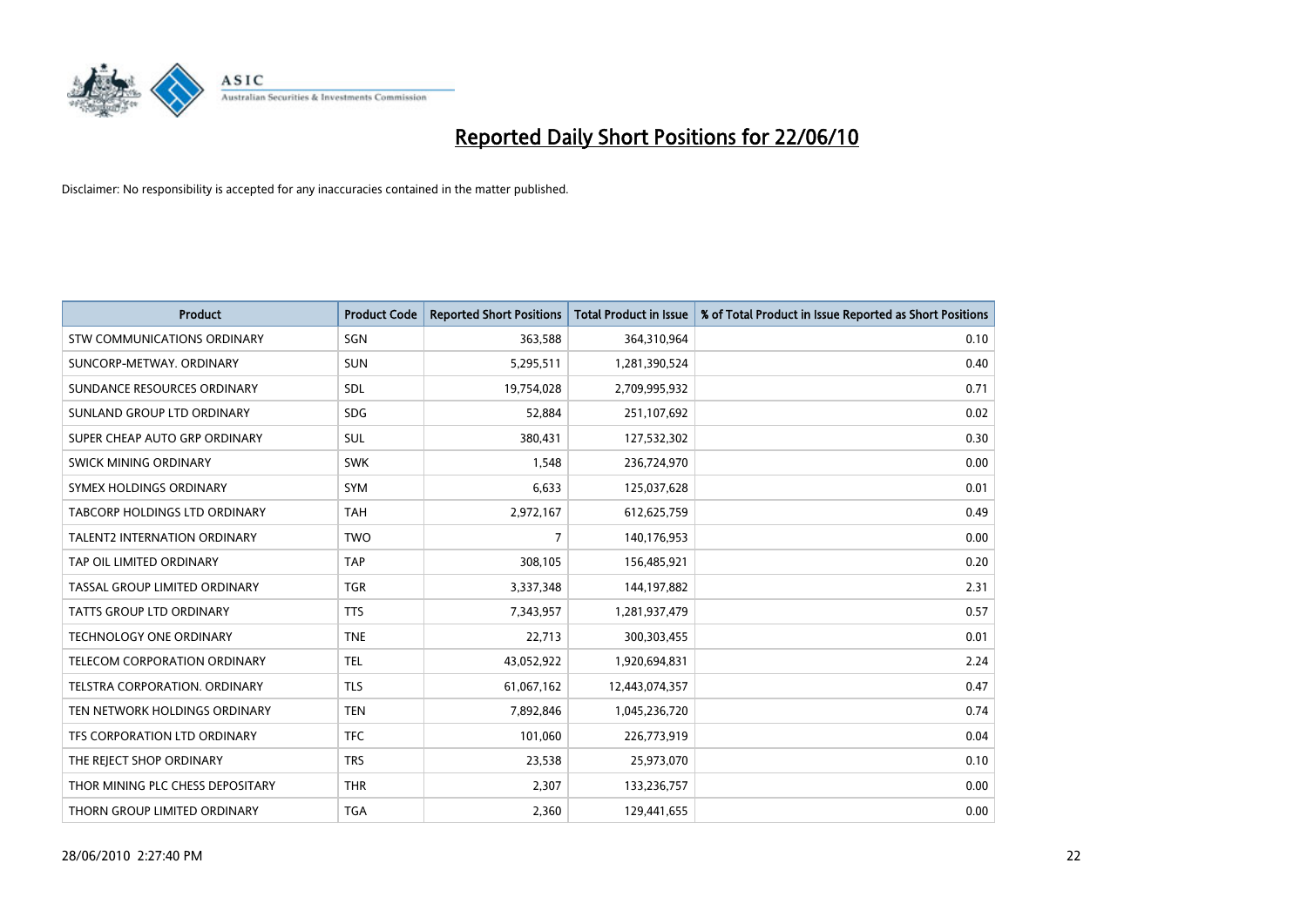

| <b>Product</b>                            | <b>Product Code</b> | <b>Reported Short Positions</b> | <b>Total Product in Issue</b> | % of Total Product in Issue Reported as Short Positions |
|-------------------------------------------|---------------------|---------------------------------|-------------------------------|---------------------------------------------------------|
| <b>TIGER RESOURCES ORDINARY</b>           | <b>TGS</b>          | 539,761                         | 465,255,115                   | 0.12                                                    |
| TIMBERCORP LIMITED ORDINARY               | <b>TIM</b>          | 3,352,310                       | 352,071,429                   | 0.96                                                    |
| <b>TISHMAN SPEYER UNITS</b>               | <b>TSO</b>          | 50,626                          | 338,440,904                   | 0.01                                                    |
| TNG LIMITED ORDINARY                      | <b>TNG</b>          | 4,321                           | 258,055,076                   | 0.00                                                    |
| TOLL HOLDINGS LTD ORDINARY                | <b>TOL</b>          | 6,142,899                       | 702,867,609                   | 0.87                                                    |
| TORO ENERGY LIMITED ORDINARY              | <b>TOE</b>          | 35,404                          | 964,936,676                   | 0.00                                                    |
| <b>TOWER AUSTRALIA ORDINARY</b>           | <b>TAL</b>          | 6,054,291                       | 363,937,557                   | 1.65                                                    |
| <b>TOWER LIMITED ORDINARY</b>             | <b>TWR</b>          | 689,519                         | 258,719,484                   | 0.27                                                    |
| TOX FREE SOLUTIONS ORDINARY               | <b>TOX</b>          | 26,967                          | 91,544,000                    | 0.02                                                    |
| TPG TELECOM LIMITED ORDINARY              | <b>TPM</b>          | 324,497                         | 766,624,104                   | 0.04                                                    |
| TRANSFIELD SERV INFR STAPLED SECURITIES   | <b>TSI</b>          | 503,436                         | 432,184,488                   | 0.11                                                    |
| <b>TRANSFIELD SERVICES ORDINARY</b>       | <b>TSE</b>          | 359,435                         | 414,278,904                   | 0.09                                                    |
| TRANSPACIFIC INDUST, ORDINARY             | <b>TPI</b>          | 14,433,821                      | 960,638,735                   | 1.48                                                    |
| TRANSURBAN GROUP TRIPLE STAPLED SEC.      | <b>TCL</b>          | 6,210,047                       | 1,414,667,986                 | 0.43                                                    |
| TRINITY GROUP STAPLED SECURITIES          | <b>TCQ</b>          | 3,419                           | 231,701,539                   | 0.00                                                    |
| TROY RESOURCES NL ORDINARY                | <b>TRY</b>          | 365,971                         | 87,464,323                    | 0.42                                                    |
| UGL LIMITED ORDINARY                      | UGL                 | 3,768,856                       | 165,928,705                   | 2.25                                                    |
| UNILIFE CORPORATION CDI 6:1               | <b>UNS</b>          | 35,022                          | 239,987,256                   | 0.01                                                    |
| UXC LIMITED ORDINARY                      | <b>UXC</b>          | 1,256,155                       | 294,548,953                   | 0.43                                                    |
| VALAD PROPERTY GROUP STAPLED US PROHIBIT. | <b>VPG</b>          | 4,633,323                       | 2,287,682,926                 | 0.20                                                    |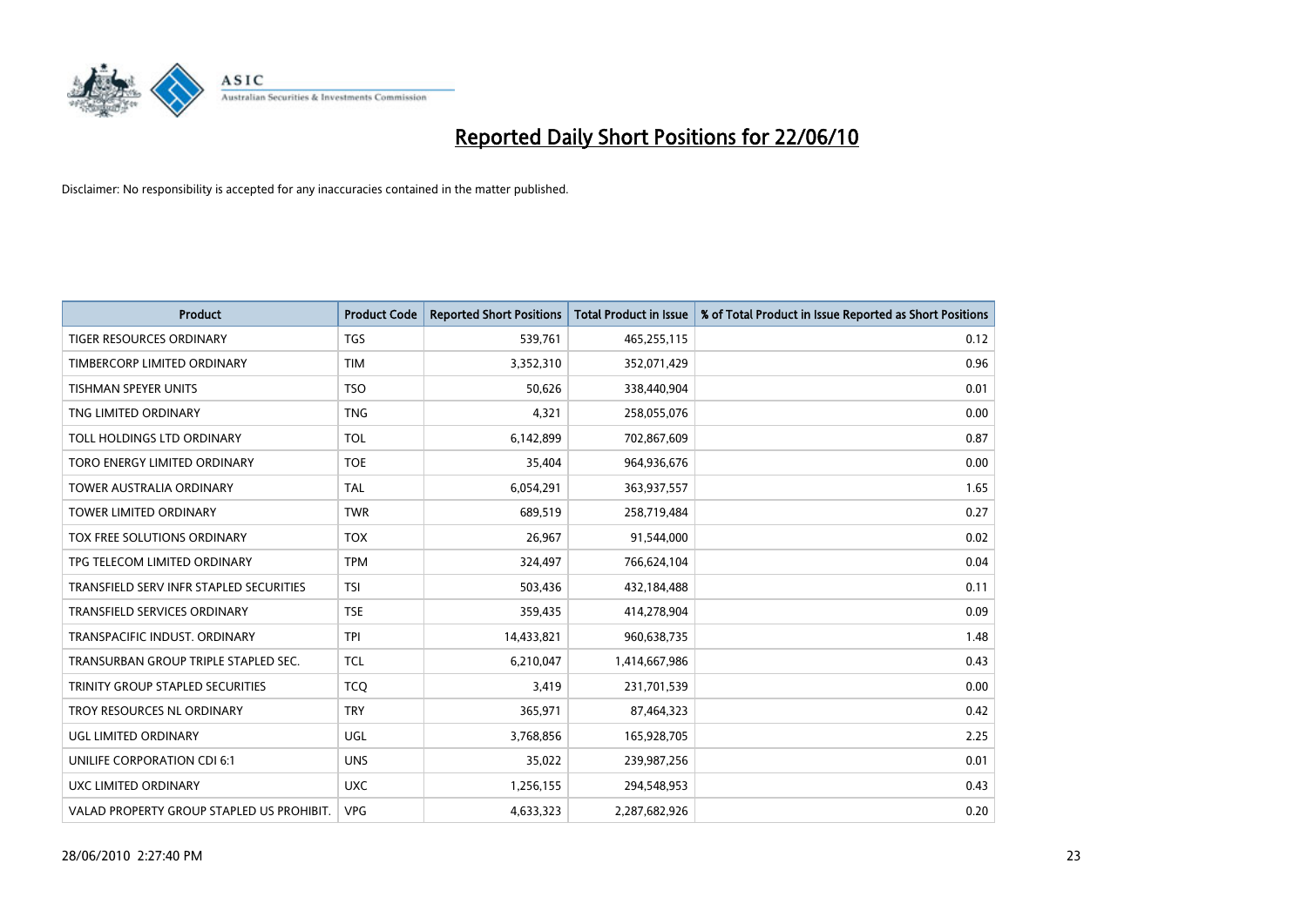

| <b>Product</b>                            | <b>Product Code</b> | <b>Reported Short Positions</b> | <b>Total Product in Issue</b> | % of Total Product in Issue Reported as Short Positions |
|-------------------------------------------|---------------------|---------------------------------|-------------------------------|---------------------------------------------------------|
| <b>VDM GROUP LIMITED ORDINARY</b>         | <b>VMG</b>          | 11,116                          | 195,613,088                   | 0.01                                                    |
| <b>VENTURE MINERALS ORDINARY</b>          | <b>VMS</b>          | 6,500                           | 168,046,667                   | 0.00                                                    |
| VILLAGE ROADSHOW LTD ORDINARY             | <b>VRL</b>          | 682                             | 114,217,649                   | 0.00                                                    |
| VILLAGE ROADSHOW LTD 'A' CLASS PREFERENCE | <b>VRLPA</b>        | 8,866                           | 52,235,451                    | 0.02                                                    |
| <b>VIRGIN BLUE HOLDINGS ORDINARY</b>      | <b>VBA</b>          | 16,384,938                      | 2,209,126,568                 | 0.73                                                    |
| VIRIDIS CLEAN ENERGY ORDINARY UNITS DEF   | <b>VIRDA</b>        | 21,577                          | 199,020,586                   | 0.01                                                    |
| <b>VISION GROUP HLDGS ORDINARY</b>        | <b>VGH</b>          | 78,000                          | 72,671,765                    | 0.11                                                    |
| <b>VITA GROUP LTD ORDINARY</b>            | <b>VTG</b>          | 75,190                          | 141,247,800                   | 0.05                                                    |
| VITERRA INC CDI 1:1                       | <b>VTA</b>          | 2,098                           | 68,629,939                    | 0.00                                                    |
| <b>WAREHOUSE GROUP ORDINARY</b>           | <b>WHS</b>          | 384,780                         | 311,195,868                   | 0.12                                                    |
| <b>WATPAC LIMITED ORDINARY</b>            | <b>WTP</b>          | 320,361                         | 181,326,206                   | 0.17                                                    |
| <b>WDS LIMITED ORDINARY</b>               | <b>WDS</b>          | 7.337                           | 143,107,458                   | 0.00                                                    |
| WEBJET LIMITED ORDINARY                   | <b>WEB</b>          | 73,033                          | 76,861,278                    | 0.10                                                    |
| <b>WESFARMERS LIMITED ORDINARY</b>        | <b>WES</b>          | 11,577,109                      | 1,005,159,970                 | 1.13                                                    |
| WESFARMERS LIMITED PARTIALLY PROTECTED    | <b>WESN</b>         | 2,505,824                       | 151,912,192                   | 1.65                                                    |
| WEST AUSTRALIAN NEWS ORDINARY             | <b>WAN</b>          | 6,690,106                       | 216,011,546                   | 3.11                                                    |
| <b>WESTERN AREAS NL ORDINARY</b>          | <b>WSA</b>          | 5,771,754                       | 179,735,899                   | 3.20                                                    |
| WESTERN DESERT RES. ORDINARY              | <b>WDR</b>          | 948                             | 132,559,990                   | 0.00                                                    |
| WESTFIELD GROUP ORD/UNIT STAPLED SEC      | <b>WDC</b>          | 32,462,092                      | 2,307,773,663                 | 1.38                                                    |
| WESTPAC BANKING CORP ORDINARY             | <b>WBC</b>          | 17,637,743                      | 2,977,239,881                 | 0.57                                                    |